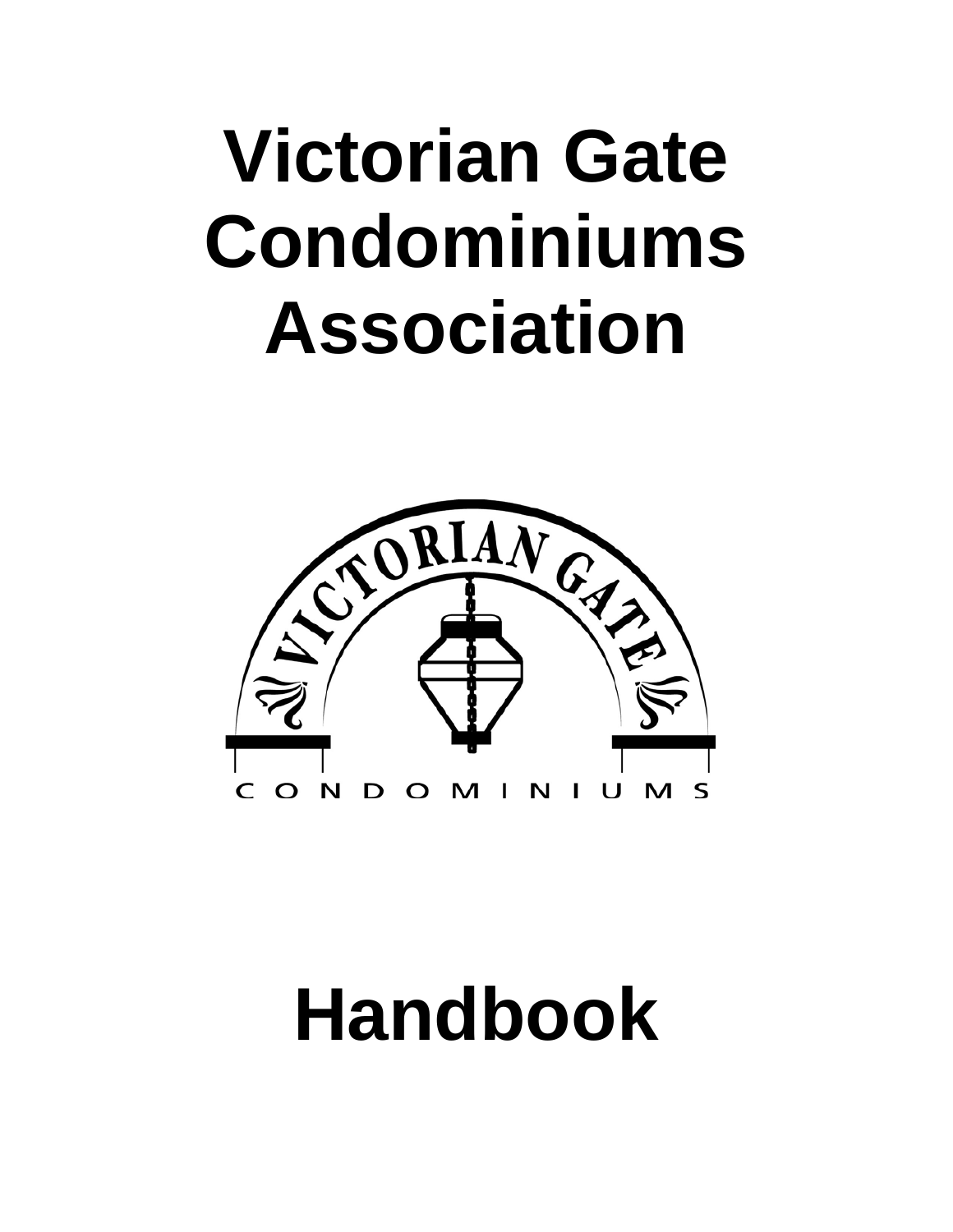# **THE VICTORIAN GATE CONDOMINIUMS ASSOCIATION HANDBOOK**

#### **Fees, terms and conditions contained in this handbook are subject to change without notice.**

**This booklet includes the community rules and regulations adopted by the Board of Directors. It contains specific rules and regulations authorized by the Declaration and Bylaws of the Victorian Gate Condominiums Association. It is subject to change by action of the Board of Directors.**

**This booklet is designed to assist all unit owners in understanding the Rules and Regulations under which the Association operates. We believe that these Rules and Regulations are necessary in order to maintain a high-quality residential community. This community is intended to be primarily an owner occupied community.** 

**The Association is governed by: (1) the statutory law of the State of Ohio regulating the creation and operation of Condominiums, currently Chapter 5311 of the Revised Code of Ohio; (2) the Condominium Declaration and Bylaws.**

**This is not a substitute for the Declaration and By-Laws, which should be read and understood by every unit owner. In the event of a conflict between this handbook and the Declaration, the Declaration is the controlling document. Questions about the Association and its activities or an interpretation of rules should be directed to the Board of Directors via The Case Bowen Company.**

**Please note these Rules and Regulations apply to tenants as well as owners. If you are renting your unit, you are obligated to provide your tenant with a copy of this Handbook.**

Current as of November 2015

**NOTE: This handbook is published solely for the Victorian Gate Condominiums Association as a service provided by The Case Bowen Company. The material presented herein is intended to provide general information for residents of the Victorian Gate Condominiums. Any reproduction of the material or formatting of this handbook may be a violation of copyright law. Please seek written permission from The Case Bowen Company and the Victorian Gate Condominiums Association Board of Directors before using any of the material contained herein.**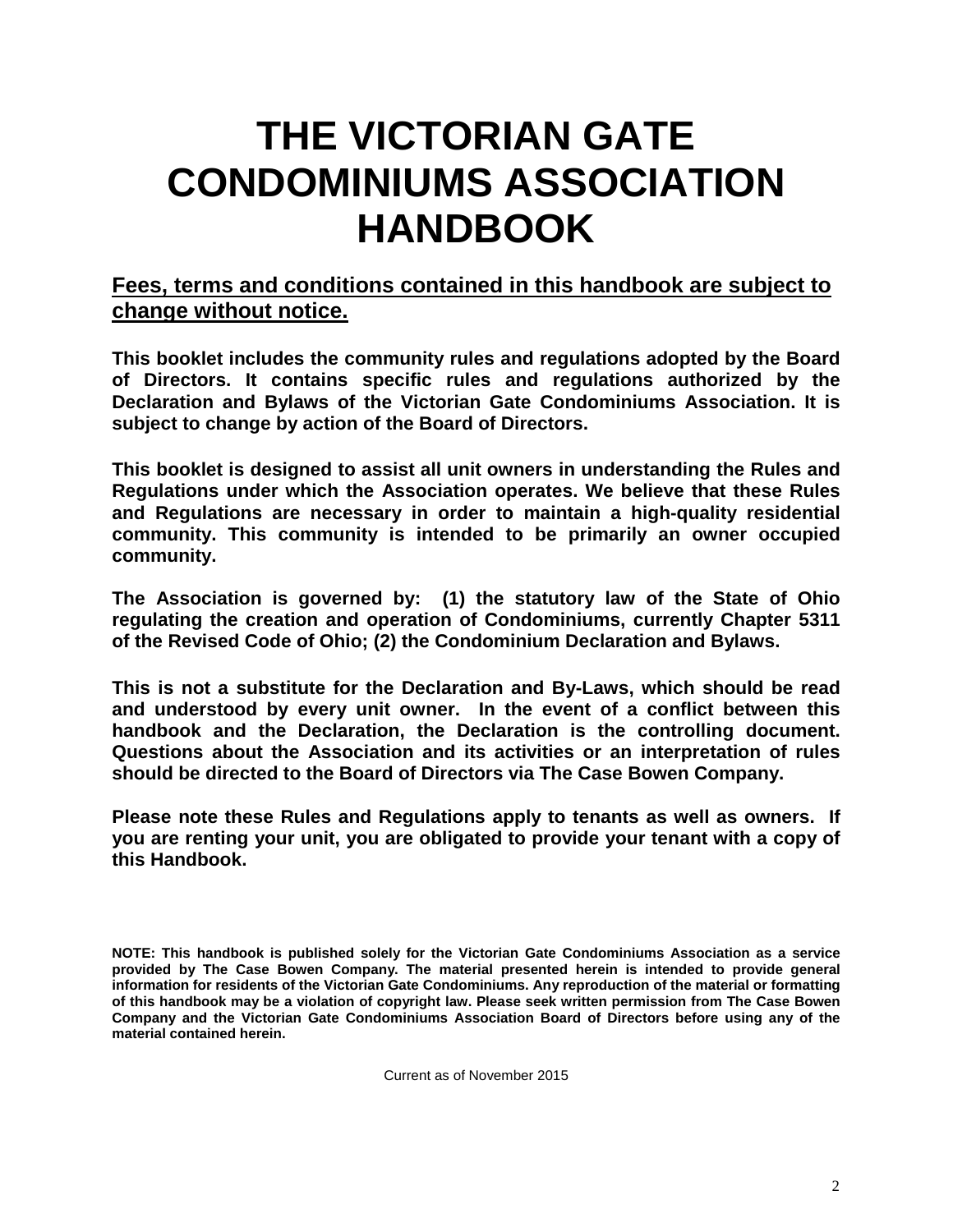# **INDEX**

| <b>Description:</b>                       | Page:          | <b>Description:</b>                                 | Page:           |
|-------------------------------------------|----------------|-----------------------------------------------------|-----------------|
| <b>Board of Directors</b>                 | 3              | Architectural Regulations (continued)               | $14 - 17$       |
| <b>Professional Management</b>            | 3              | Grills                                              | 15              |
|                                           |                | <b>Exterior Lights</b>                              | 15 <sub>2</sub> |
| <b>Telephone Numbers</b>                  | 4              | <b>Electric Insect Killers</b>                      | 15              |
|                                           |                | <b>Window Coverings</b>                             | 14              |
| <b>Financial Matters</b>                  | 5              | Signs                                               | $15 - 16$       |
| <b>Association Dues</b>                   |                | <b>Flower Pots</b>                                  | 16              |
| <b>Application of Payments</b>            |                | <b>Hose Reels/Hoses</b>                             | 16              |
| <b>Returned Checks</b>                    |                | Flags                                               | 16              |
| <b>Delinquency Policy</b>                 |                | <b>Holiday Decorations</b>                          | $16 - 17$       |
|                                           |                | <b>Other Exterior Items</b>                         | 17              |
| <b>Utilities</b>                          | 6              |                                                     |                 |
| Condominium Insurance                     | 6              | Landscape Changes/Additions                         | 17              |
| <b>General Rules</b>                      | $\overline{7}$ | <b>Solicitation &amp; Garage Sales</b>              | 18              |
| Mixed Use Condominium                     |                | Distributing Materials & Picketing                  | 18              |
| Declaration & Bylaws                      |                | Rental/Leasing                                      | 18              |
| <b>Rules &amp; Regulations</b>            |                | Use                                                 | 18-19           |
| Modification of Rules & Regulations       |                |                                                     |                 |
| Modification of Declaration & Bylaws      |                | <b>Common Walls</b>                                 | 19              |
|                                           |                | <b>Offensive Activity</b>                           | 19              |
| <b>Common Elements</b>                    | 8              | Child Safety & Liability                            | 19              |
| Purpose                                   |                | <b>Moving Responsibilities</b>                      | 19              |
| Safety                                    |                |                                                     |                 |
| Damage                                    |                | <b>Rules Enforcement</b>                            | 20              |
| <b>Personal Effects</b>                   |                | <b>Replacement Handbooks</b>                        | 20              |
| <b>Prohibited Items</b>                   |                | <b>Fitness Center Access</b>                        | 20              |
| <b>Water Usage</b>                        |                |                                                     |                 |
| <b>Limited Common Elements</b>            | 8              |                                                     |                 |
| Pets                                      | 9              | <b>Checklist of Maintenance</b><br>Responsibilities | 21              |
|                                           |                |                                                     |                 |
| Parking/Vehicles                          | $10 - 11$      | <b>Formal Complaint Form</b>                        | 22              |
| <b>Trash Collection</b>                   | 12             | <b>Exterior Improvement Application</b>             | 23              |
| <b>Columbus Health Department</b>         | 12             |                                                     |                 |
| Garages & Garage Transfers                | 12             | <b>Contractor Acknowledgment Form</b>               | 24              |
| Maintenance & Repair                      | 13             | Appendix: Parking Map                               |                 |
| <b>Architectural Control</b>              | 13             |                                                     |                 |
|                                           |                | Appendix: Window & Door Application                 |                 |
| <b>Architectural Regulations</b>          | $14 - 17$      |                                                     |                 |
| <b>Interior Architectural Regulations</b> | 14             | Appendix: Rental Amendment                          |                 |
| <b>Storm Doors &amp; Windows</b>          | 15             |                                                     |                 |
| <b>Front Doors</b>                        | 15             |                                                     |                 |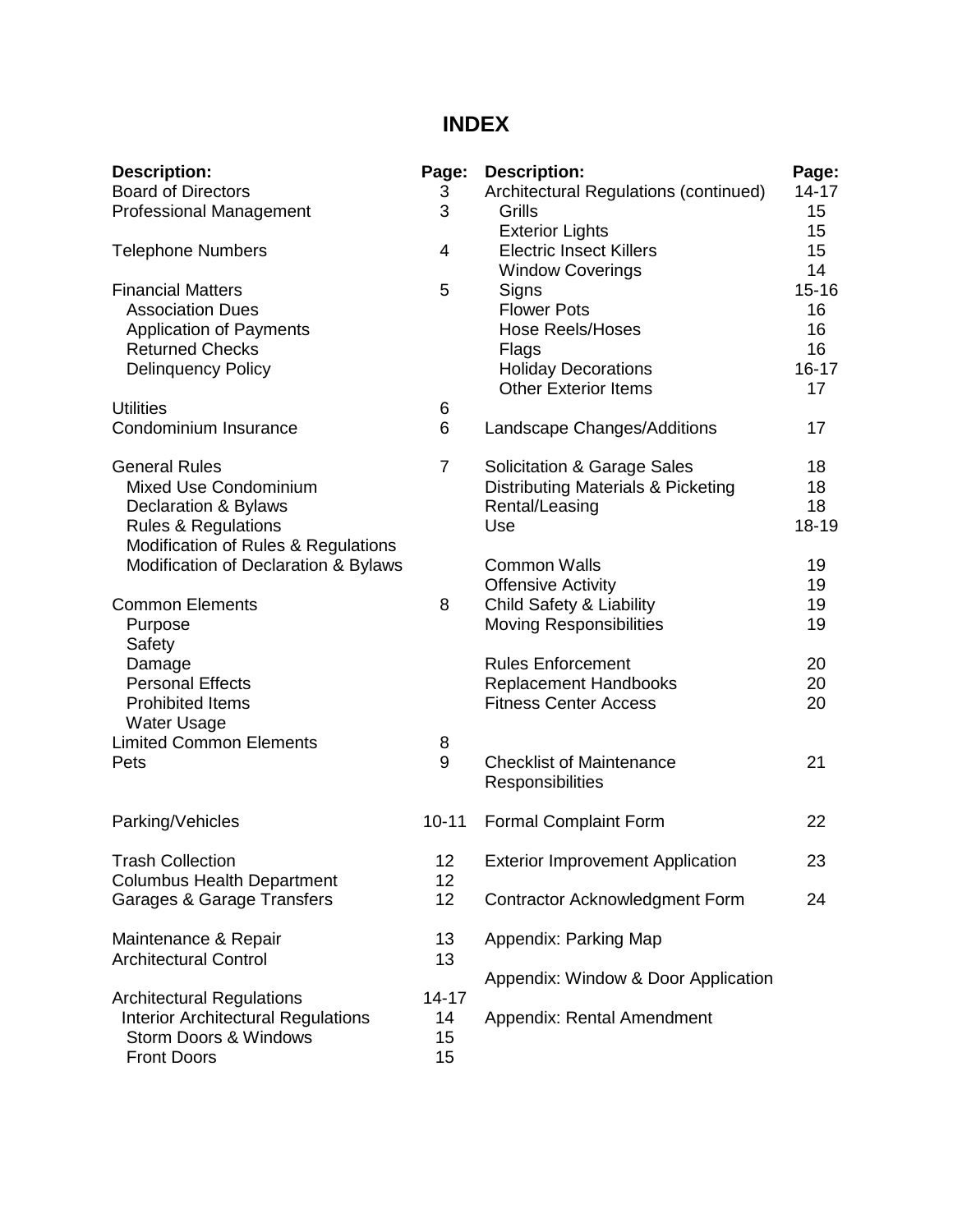# **THE VICTORIAN GATE CONDOMINIUMS ASSOCIATION**

# **COMMUNITY RULES AND REGULATIONS**

# **BOARD OF DIRECTORS**

By Ohio Law, all Condominium communities must have an association of its owners and a Board of Directors to provide the services necessary for general property maintenance and long-term obligations. The owners' condominium dues or fees provide the money to pay for these services and to save for major future expenses.

The Board of Directors has the power and authority under Ohio law and the provisions of the Declaration and Bylaws to govern the operation and management of the Association's affairs. The Board of Directors generally consists of Unit Owners, elected by fellow Unit Owners as provided for in the Bylaws. Initially, there will be three (3) directors, which number will later be expanded to five (5).

The terms of the five Directors shall be staggered so that the terms of at lease one-fifth (1/5) of the Directors will expire and successors will be elected at each Annual Meeting of the Association. Thereafter, at such annual meetings held at a time to be determined by the Board of Directors not to exceed nine months between meetings, successors to the Director or Directors whose term(s) then expire shall be elected to serve a threeyear term. Each Unit shall be entitled to the voting power equal to its undivided share in the Common Elements.

The Board of Directors shall have the right, power and authority to suspend the voting rights of a Unit Owner (or member) during any period in which they are in default in payment of Condominium fees, charges, or any assessment levied by the Association.

The Board of Directors meets regularly and any Unit Owner is welcome to attend these meetings either to comment or merely observe. If interested, please call The Case Bowen Company to find out the meeting time and location and to be placed on the agenda if you would like to participate in the meeting. The Board of Directors will send notification of the Annual Meeting to Unit Owners.

### **PROFESSIONAL MANAGEMENT**

Under direction of the Board of Directors, a professional management agreement has been established with The Case Bowen Company. The Case Bowen Company will monitor all maintenance activities and is responsible for collecting all monthly assessments from Unit Owners and maintaining all official financial documents.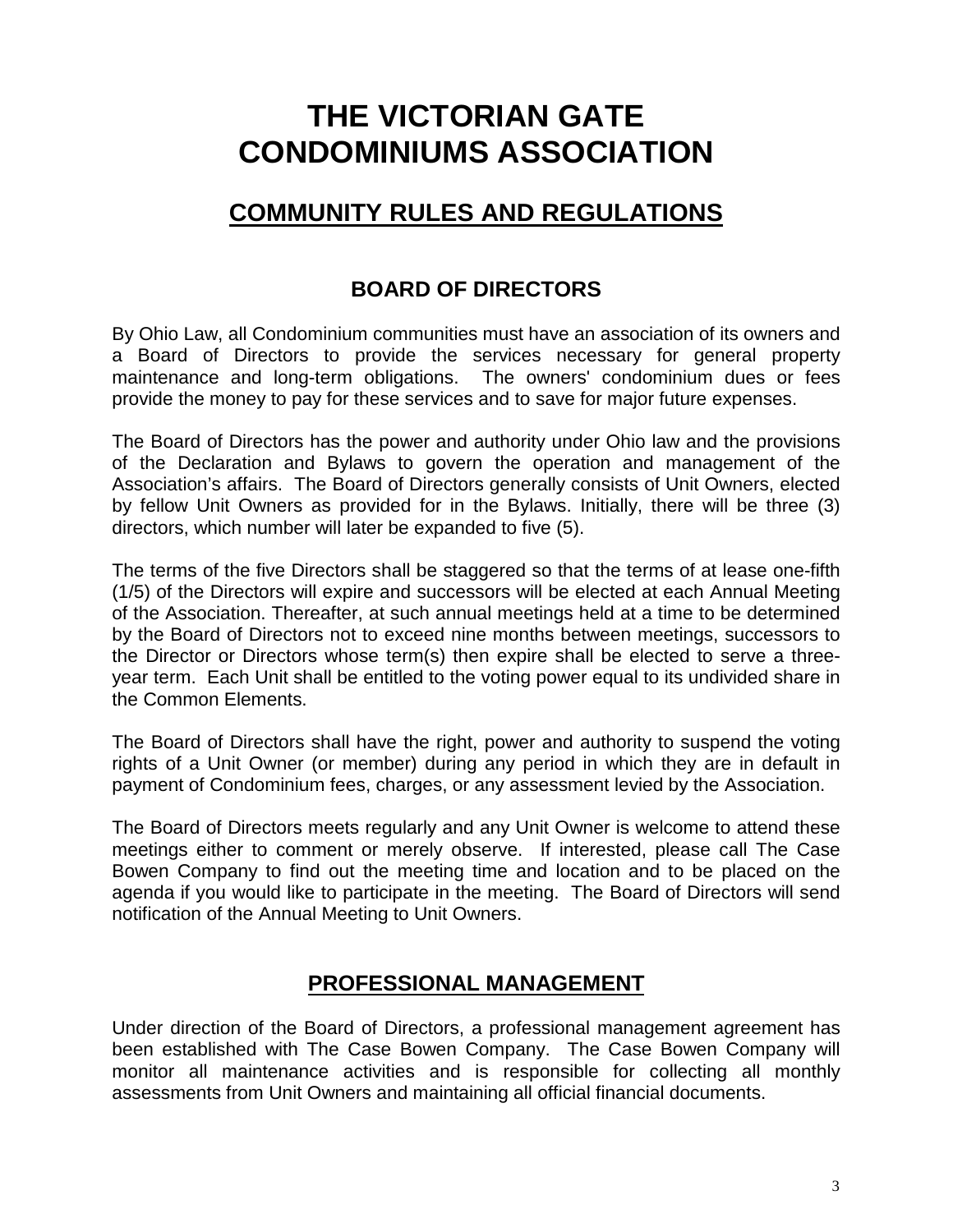# **TELEPHONE NUMBERS**

# **MANAGEMENT COMPANY**

The Case Bowen Company (614) 799-9800 Kimberly Wolford **Ext. 30** kwolford[@casebowen.com](mailto:kfriend@casebowen.com) 6255 Corporate Center Drive Dublin, Ohio 43016 [www.casebowen.com](http://www.casebowen.com/)

# **ANSWERING SERVICE FOR CASE BOWEN AFTER HOURS EMERGENCY**

(614) 265-1746

# **POLICE/FIRE DEPARTMENT**

Emergency 911 Police - Non-emergency (614) 645-4545

### **INSURANCE CLAIMS** The

Case Bowen Company Kimberly Wolford **Ext. 30** 

(614) 799-9800

#### **FRANKLIN COUNTY DOG WARDEN** (614) 462-3400

### **HEALTH DEPARTMENT**

Columbus Health Department Environmental Division for trash and dog feces (614) 645-8191

#### **TOWING ISSUES**

The Case Bowen Company Kimberly Wolford **Ext. 30** 

(614) 799-9800

#### **TRASH COLLECTION**

City of Columbus Refuse Division (614) 645-8774

*The remainder of this page intentionally left blank.*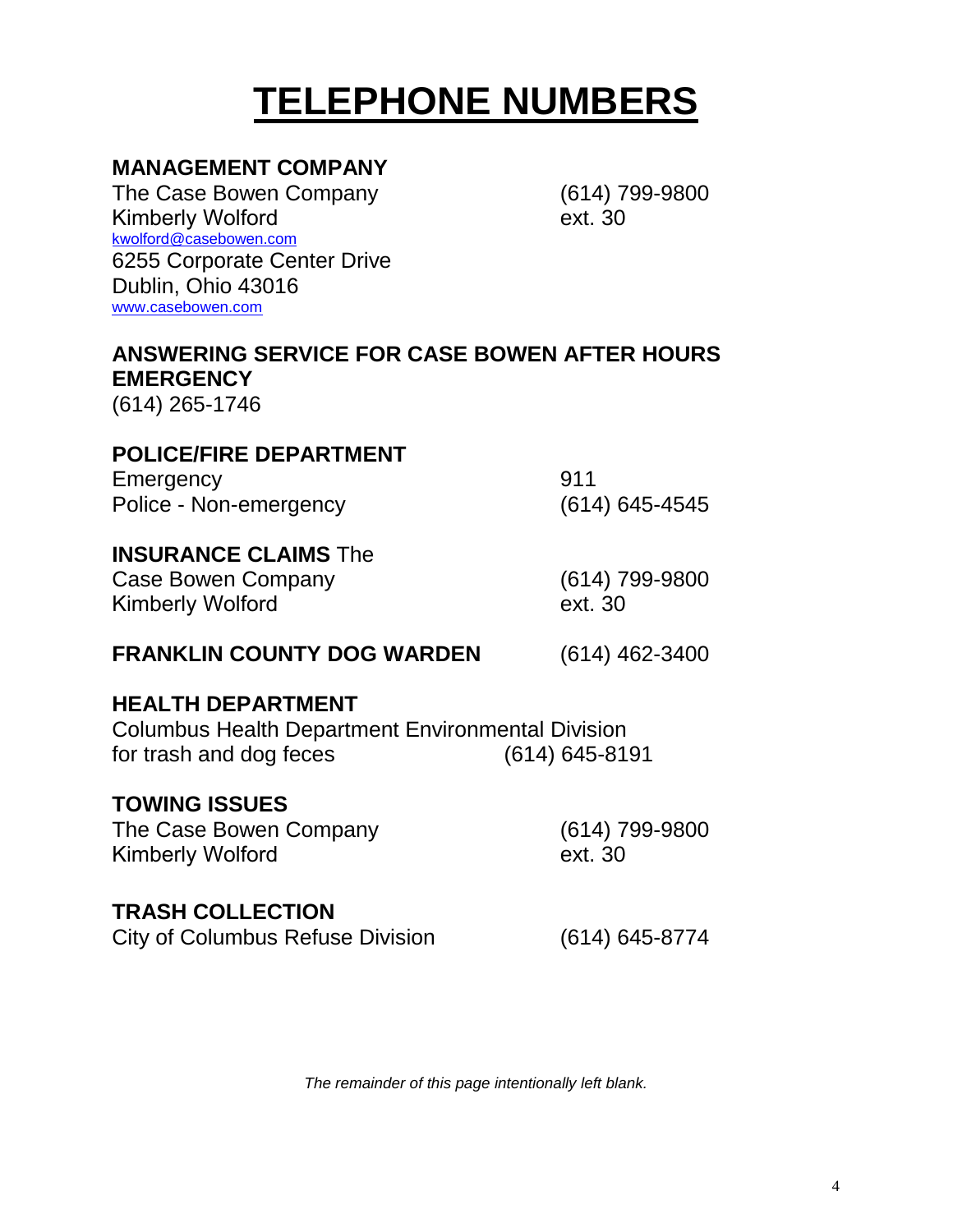# **FINANCIAL MATTERS**

#### **ASSOCIATION DUES:**

Each Unit Owner by acceptance of a deed to a Unit agrees to pay fees to the Association for operating assessments (normal Condominium fees), special assessments for capital improvements, and special individual unit assessments as deemed necessary by The Board of Directors. These assessments shall be used exclusively to promote and provide for the health, safety and welfare of Unit Owners and occupants and for the best interests of the Condominium property.

Association dues are payable to the **Victorian Gate Condominiums Association** on the first of each month. Dues should be sent in the pre-addressed envelopes provided by The Case Bowen Company. A late charge of \$15.00 will be added to any account delinquent after the tenth  $(10<sup>th</sup>)$  of the month. Direct pay for Association dues is available through The Case Bowen Company. You may contact The Case Bowen Company directly for information and application materials.

#### **APPLICATION OF PAYMENTS:**

The order by which payments are applied is set forth in the Declaration and repeated here for your benefit. The Association shall credit all payments received by the unit owner in the following priority:

- 1) To interest,
- 2) To administrative late fees,
- 3) To collection costs, attorney fees, and paralegal fees,
- 4) To the principal amounts owed to the Association for common assessments, enforcement assessments, penalty assessments or any other charges owed to the Association

#### **RETURNED CHECKS (NSF):**

Any check returned for non-sufficient funds (NSF) will be:

- a. Charged back to the individual's account.
- b. A \$30.00 handling fee will be charged to that account.
- c. Checks will be held until a replacement check has been cleared for payment. **NSF checks will not be re-deposited.**

#### **DELINQUENCY POLICY ON FEES AND ASSESSMENTS:**

Revised 5/19/09

1. Upon ten (10) days delinquency, a delinquency notice is sent by The Case Bowen Company and the Unit Owner's account is assessed a \$15.00 late charge per month for each month that there is a balance on the account.

2. Unit Owners who have an outstanding balance with the condominium association at the time parking passes are renewed will not be issued parking passes until their account is brought current.

*3.* Upon thirty (30) days delinquency, a demand letter is sent to the Unit Owner. The delinquent Unit Owner is assessed for this notice and it becomes a valid charge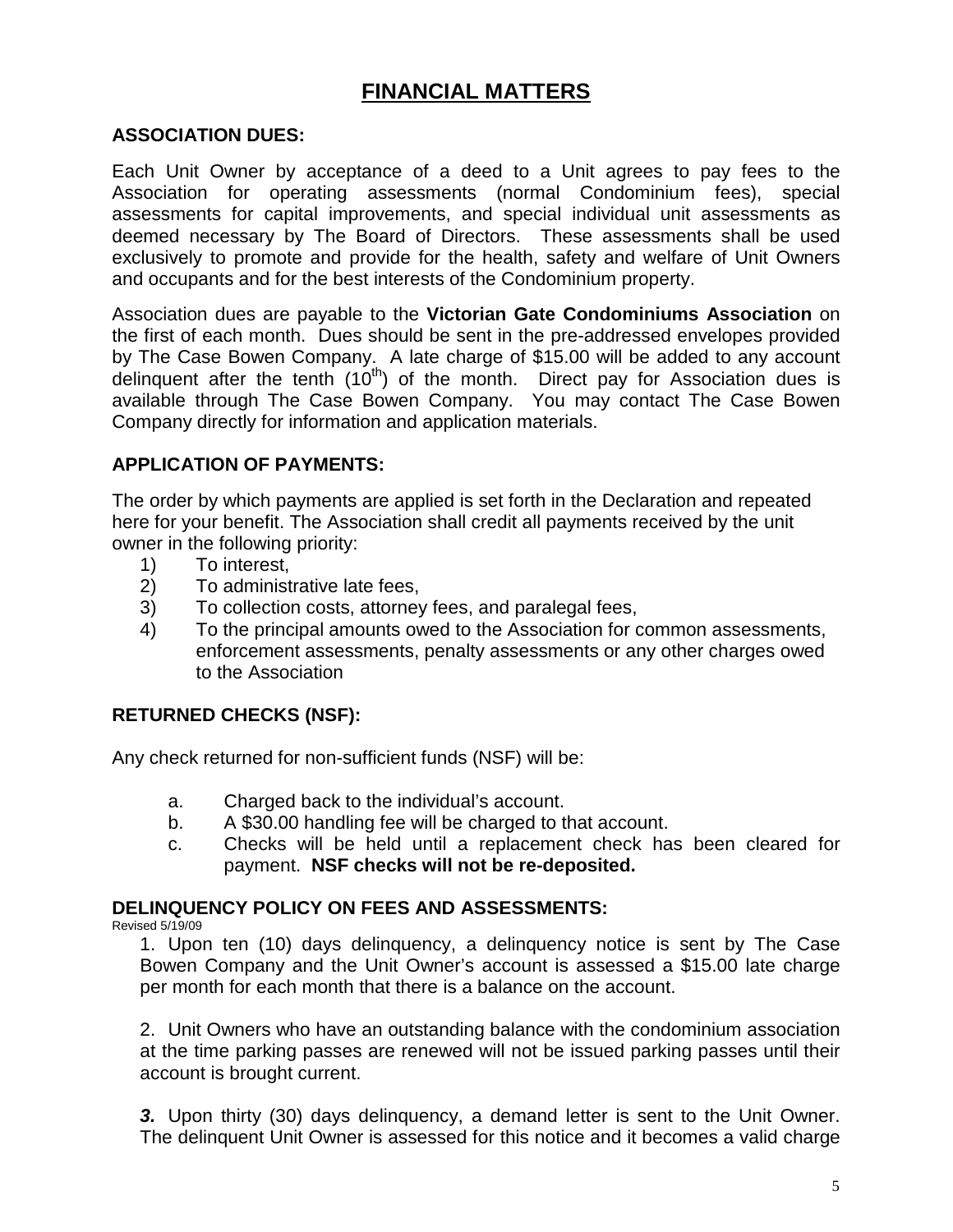to the unit, which is subject to late charges and other collection actions.

4. A lien is filed when the Unit Owner's account is over sixty (60) days delinquent. The delinquent Unit Owner's account is charged for fees incurred when a lien is filed. The Unit Owner will be sent a monthly statement of their delinquent account.

5. It is the Association's policy of automatically beginning foreclosure procedures when a unit owner is more than five hundred dollars (\$500.00) in arrears over ninety (90) days. If foreclosure is initiated, attorney fees are added to the Unit Owner's account. Any additional costs or attorney fees incurred are added to the delinquent Unit Owner's account and are recouped by the Association after adjudication or settlement.

#### **UTILITIES:**

Unit Owners are responsible for maintenance and payment of their own gas, electric, cable television, telephone and for calling to initiate service on the date of possession. Water service will be sub metered and billed separately to the Unit Owner. Notification to the sub meter contractor will be handled by The Case Bowen Company when notified by the title company that Unit has closed.

#### **CONDOMINIUM INSURANCE**

The Association's Board of Directors has insurance for all buildings and common elements against loss or damage by fire, lightning, and such other perils. In addition, the Board of Directors will maintain a policy of general liability insurance covering all of the Common Elements and other areas under the Association's supervision. Should a Unit Owner need to file an insurance claim, please contact a Board Member or the Case Bowen Company at (614) 799-9800, ext. 30.

It is the Unit Owner's responsibility to obtain insurance for the interior of their Unit and for the contents of their Unit. To the extent that the Association's insurance covers permanent improvements and built-in fixtures and equipment originally installed as part of the Unit, then the insurance obtained by the Unit Owner with respect to improvements within his or her Unit shall be limited to "tenants' improvements and betterments" coverage. It is also the Unit Owner's responsibility to obtain liability insurance covering occurrences within an individual Unit or that Unit's Limited Common Elements.

| <b>INSURANCE ITEM</b>        | <b>ASSOCIATION</b> | <b>UNIT OWNER</b> |
|------------------------------|--------------------|-------------------|
| <b>Building Exterior</b>     | X                  |                   |
| <b>Common Area Liability</b> | Х                  |                   |
| <b>Structural Components</b> |                    |                   |
| <b>Interior Liability</b>    |                    | Х                 |
| <b>Personal Property</b>     |                    | Х                 |
| Auto Theft/Damage            |                    | Χ                 |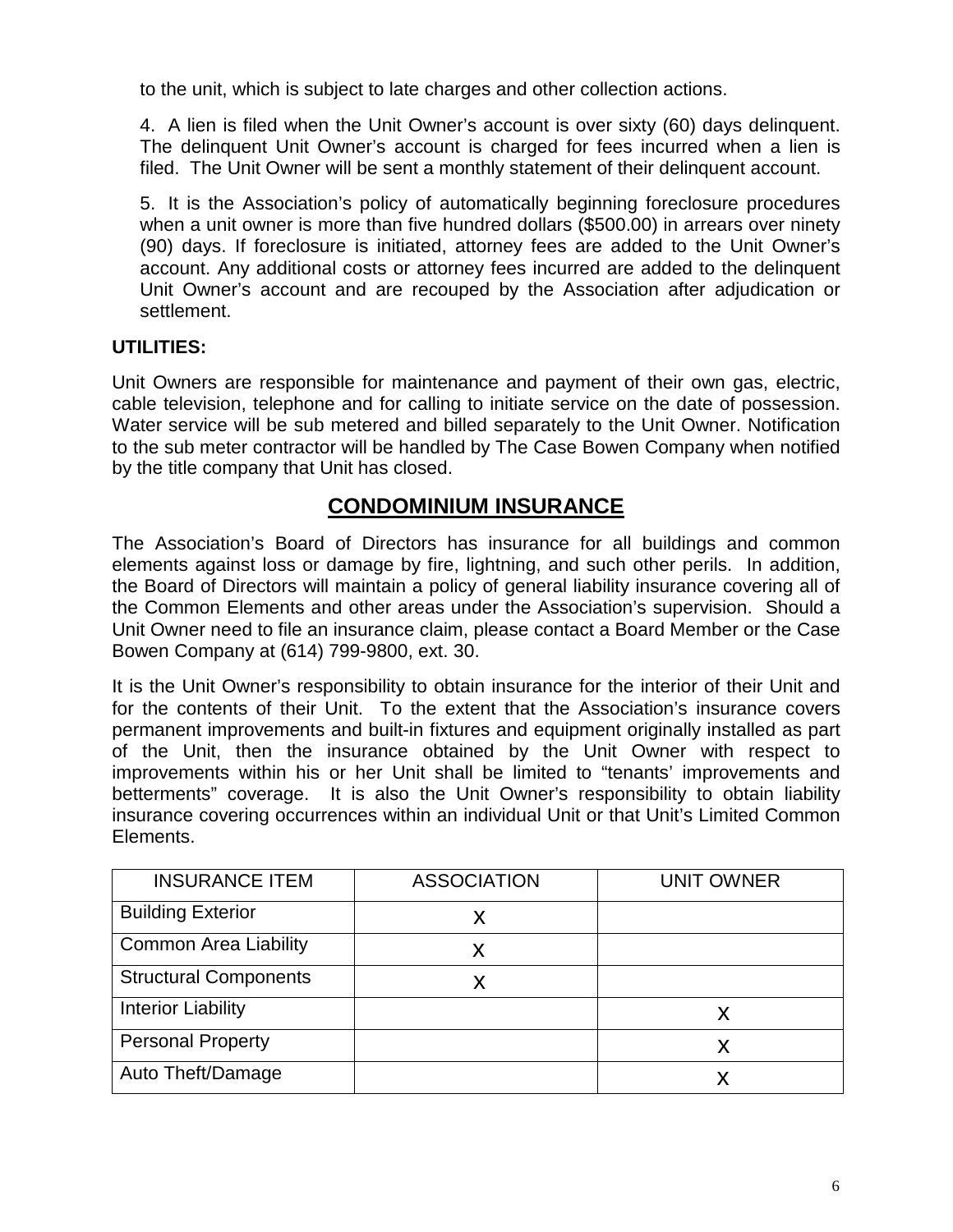# **VICTORIAN GATE CONDOMINIUMS ASSOCIATION GENERAL RULES**

# **MIXED USE CONDOMINIUM**

The Condominium is a mixed-use project meaning several of the Units are used for commercial or professional uses rather than for residential purposes. The Declaration provides more detail on the number of Units used for commercial purposes and the permitted uses for such Units.

# **DECLARATION AND BYLAWS**

Every Unit Owner should receive a copy of the Condominium Declaration and Bylaws at the closing of his Unit. The Declaration and Bylaws have provisions which govern the Association. You should acquaint yourself with these documents*.*

# **RULES AND REGULATIONS**

The Declaration and Bylaws of the Association give the Board of Directors the power and authority to adopt and publish rules and regulations governing the use of the Common Elements and Limited Common Elements and the personal conduct of Unit Owners, occupants, and their guests. The Board of Directors also has the power and authority to establish and levy enforcement charges for the violations of the rules and regulations. Each occupant has the duty to understand the general rules and regulations that have been established for the welfare and harmony of all occupants, as well as for the protection of the complex. **Rental residents should receive a Handbook so that they are familiar with the Condominium Rules and Regulations. Additional copies are available from The Case Bowen Company.**

### **MODIFICATION OF THE RULES AND REGULATIONS**

These Rules and Regulations may be amended or modified from time to time, as conditions change, by the Board of Directors without any prior notification to Unit Owners, occupants or prospective Unit Owners who are under contract to close.

# **MODIFICATION OF THE DECLARATION AND BYLAWS**

Although there are exceptions, the Declaration and Bylaws may generally be amended or modified with an affirmative vote of the Unit Owners having no less than 75% of voting power for any amendment to be added to the Declaration and Bylaws and an affirmative vote of 51% of Eligible Mortgage Holders (as defined in the Declaration). Chapter 5311 of the Ohio Revised Code allows the Board to amend the Declaration and Bylaws under any of the following conditions without first obtaining the approval of Unit Owners and Eligible Mortgage Holders, 1) to bring the declaration into compliance with Chapter 5311, 2) to meet the requirements of lending institutions and insurance underwriters and 3) to fix any grammatical or factual errors. Although the Board may change these Rules and Regulations by vote of the Directors, they do not have the authority to make any rules that conflict with the Declaration and Bylaws.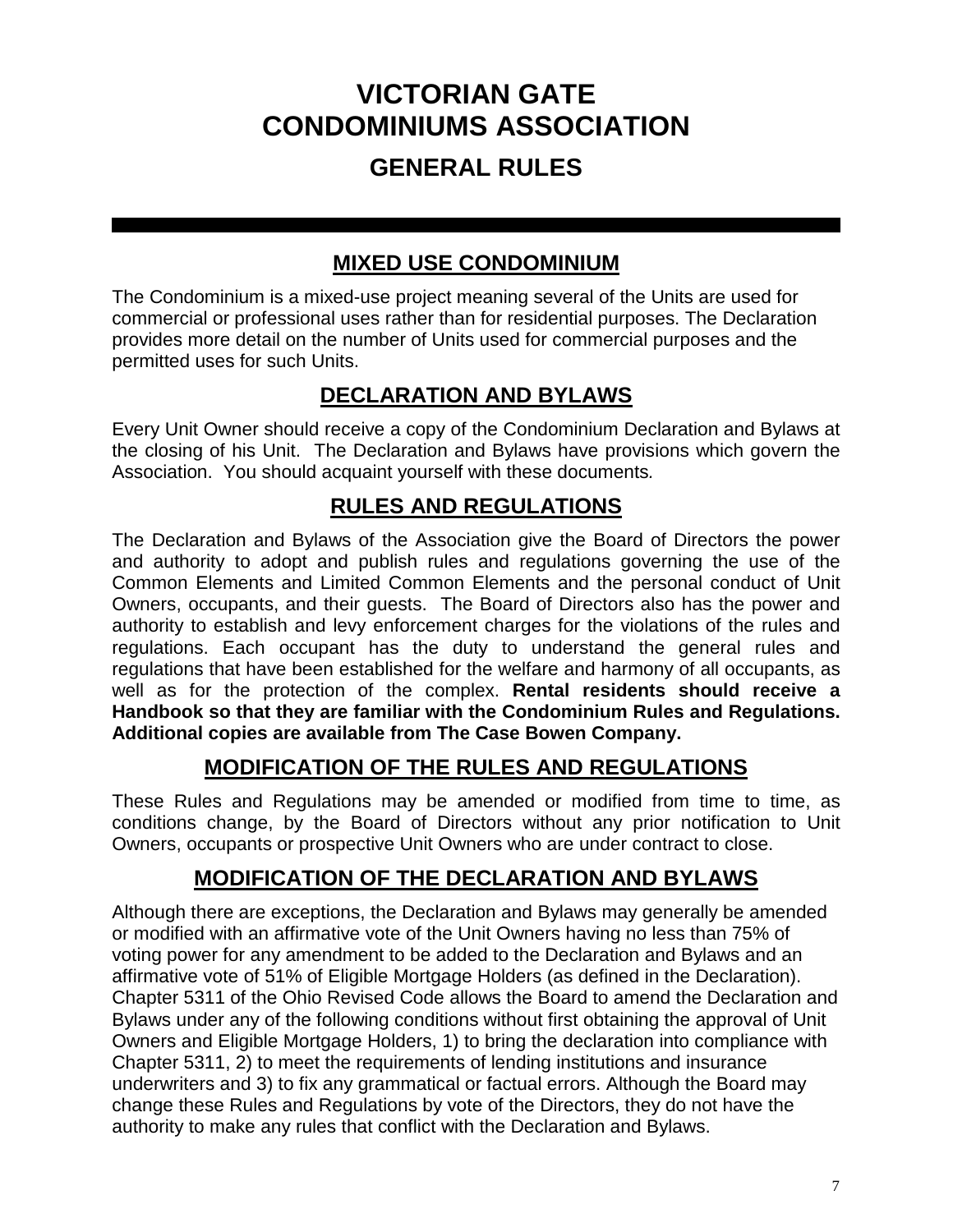# **COMMON ELEMENTS**

Those portions of the Condominium that are not a part of the Units are called "Common Elements" under the Condominium Act.

#### **PURPOSE:**

The Common Elements are for the sole and exclusive use, benefit, and enjoyment of all Unit Owners, occupants, and their guest and invitees and are to be used in a manner in which such areas and facilities are ordinarily used. No one should use the Common Elements in such a manner as to disturb others.

#### **SAFETY:**

This is a private residential area and no trespassers, solicitors or unauthorized vehicles are permitted. To help prevent criminal activities within our complex, be alert to unusual activities, suspicious individuals or vehicles. If needed, notify the proper authorities immediately.

#### **DAMAGE:**

Unit Owners are responsible for the maintenance and repair resulting from damage to the Common Elements caused by negligent or intentional acts by the Unit Owner, occupants, or guest/invitee of any Unit Owner or resident.

#### **PERSONAL EFFECTS:**

All personal property, such as lawn chairs, bicycles, tables etc. must be placed inside the Unit or in the garage, if applicable, when not in use.

No signs, awnings, canopies, shutters, television/CB/radio antennae, or any other device or ornament may be hung, displayed, affixed, or placed on the exterior walls, doors, fences, or roofs, except with Board approval. A variance request may be submitted in writing to The Case Bowen Company for the Board's consideration to approve or disapprove.

#### **PROHIBITED ITEMS:**

The following items, though not all inclusive, will be strictly prohibited in any Common Element of the Victorian Gate Condominiums: window air conditioning units, open flame grills on porches, balconies, hallways or within 10 ft. of a structure, propane storage tanks larger than 5.4 gallons  $(2 - 2.7)$  gallon tanks), any type of statue, statuette, yard or lawn ornament, artificial flowers, ornamental rocks or stones, swing sets, mounted hose reels, laundry poles/clothes lines or other such items.

#### **LIMITED COMMON ELEMENTS**

Portions of the Common Elements are reserved for the exclusive use of the owners and occupants of a particular Unit. These areas are designated as "Limited Common Elements." The Limited Common Elements which may be appurtenant to each unit may consist of the Unit's garage (if any), the front porch or stoop, front sidewalk and/or balcony or terrace.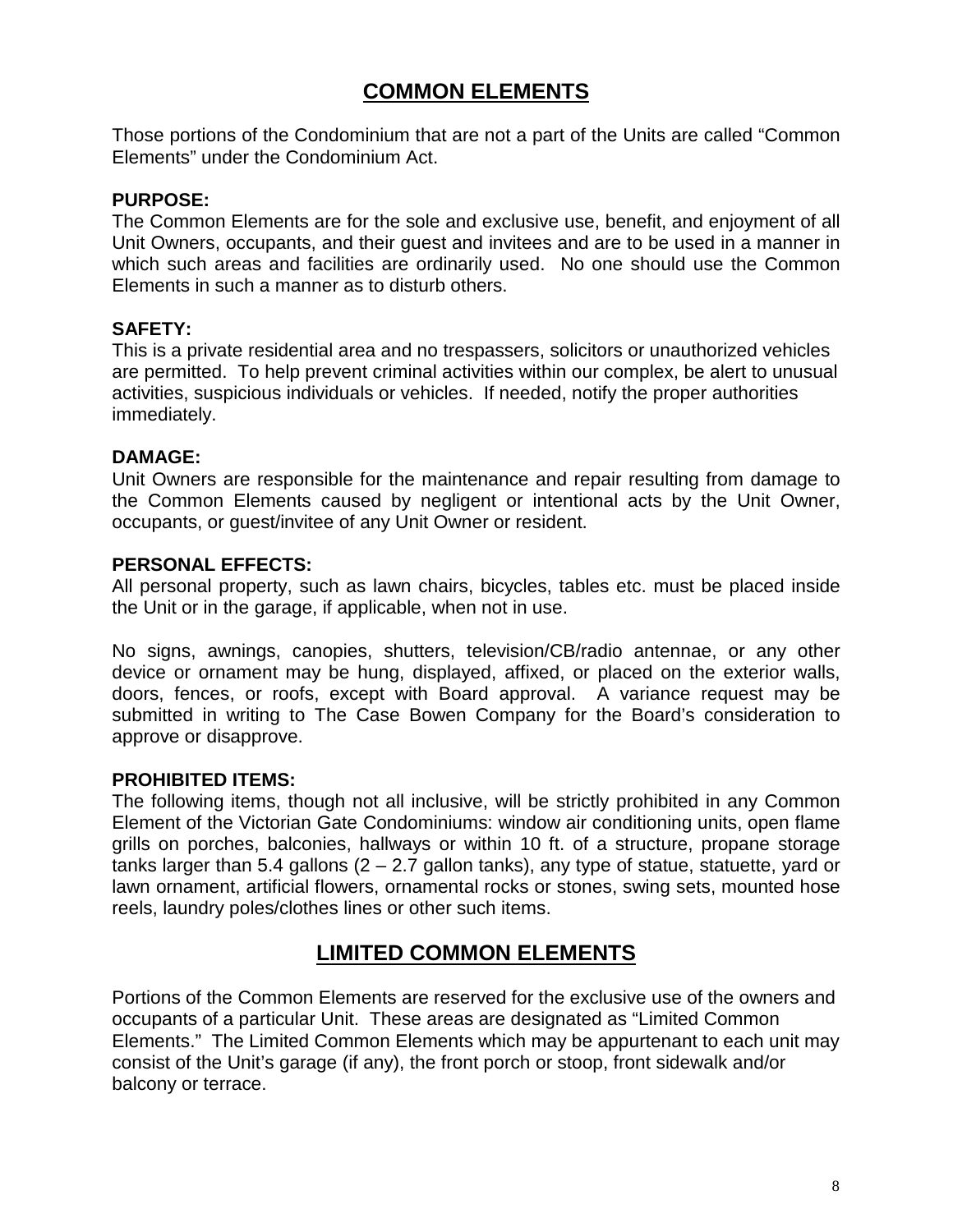#### **PETS**

Pet owners are responsible for promptly cleaning up after their animals and disposing of animal waste appropriately. The Franklin County Animal Control ordinances clearly mandate that **pets are to be under leash control**. The Common Elements are for the enjoyment of all occupants. These areas cannot be fully enjoyed if animal waste is left on the grounds and pets are allowed to run uncontrolled. The following rules clarify the covenants and restrictions of the Association Declaration and Bylaws, the requirements of the Franklin County Animal Control ordinances, and also outline the remedies available to the Association to deal with residents failing to comply with these rules:

- 1. All pets must be walked on a leash not more than six (6) feet in length and are not permitted to be in the Common Elements or Limited Common Elements unattended. Additionally, pets are not to urinate or defecate in the center courtyard known as Victorian Gate Way. Fines and assessment charges will be levied against any owner found to be in violation of this provision.
- 2. No animal pens or houses are permitted in Common Elements or Limited Common Elements and no pets shall be tethered outside in the Common Elements or Limited Common Elements.
- 3. Animal waste must be cleaned up immediately. Unit Owners consistently failing to clean up after their animals may be faced with removal of the offending animal from the condominium property upon written notice by the Board of Directors. Unit Owners will be assessed the actual cost for grounds maintenance personnel to clean up after the Unit Owner's or occupant's pet(s).
- 4. The cost of repairing damage done to the Common Elements and Limited Common Elements by a pet(s) will be a special individual Unit assessment against the Owner of the Unit responsible for the pet that caused the damage.
- 5. Unit Owners and residents will be required to take action to prevent their pets from annoying others and being a nuisance.
- 6. Pet owners may be assessed an enforcement charge for violation of these policies. (Pets may be ejected at the discretion of the Board of Directors if they become a nuisance.)
- 7. Unleashed and/or free roaming dogs and cats should be considered "strays." Their behavior is unpredictable and possibly dangerous, especially to children. Please report all strays to the Franklin County Dog Warden at 462-3400.
- 8. Please note that the Columbus Health Department will be called if there is a problem with animal feces.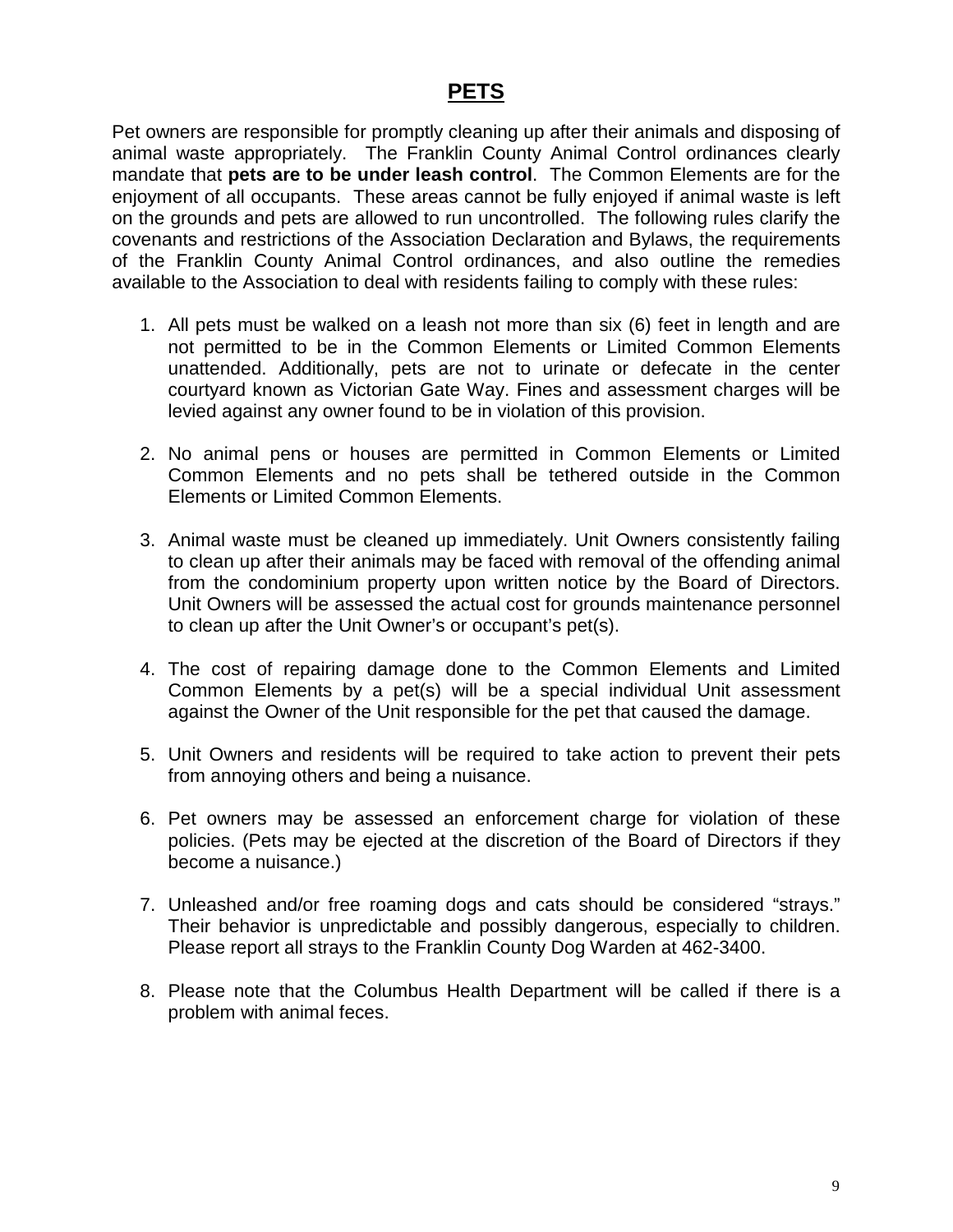# **PARKING/VEHICLES**

#### UPDATED: August 2012

The most important issue facing residents, tenants and guests at the Victorian Gate Condominiums Association is the issue of vehicle parking. Please make a point to familiarize yourself with the parking rules and regulations.

#### **677 N. High Street unit parking:**

There are eleven (11) parking that are for use by 677 North High Street (at the time of this writing the space is occupied by Chase Bank) during its business hours. 677 North High Street has permission to use these spaces per an easement in the condominium Declaration. During business hours these spaces are monitored by Chase employees and vehicles not belonging to customers *will be towed at the vehicle owner's expense without warning*. During non-business hours, these parking spaces are for exclusive use of Victorian Gate Condominium residents displaying an appropriate parking permit. Vehicles not displaying these permits will be towed at the vehicle owner's expense without warning. As of this writing the posted business hours are M-F 9:00 AM – 6:00 PM and Sat. 9:00 AM – 2:00 PM.

#### **Areas monitored by the City of Columbus Traffic & Parking:**

Given the urban setting that abuts Victorian Gate there are several areas of public parking that have a parking meter or need a special permit issued by the City of Columbus. These parking areas are located on Buttles Avenue, North Park Street, West Russell Street and North High Street. As of this writing a permit allowing you to park in these areas is currently \$25 per year and is marked "VG." The permit allows the vehicle to be parked in the metered space without paying between the hours of 6:00 PM and 10:00 AM. The Victorian Gate Condominiums Association has no authority over these areas and any permit issued by the condominium association is VOID in these parking areas.

#### **Victorian Gate Parking Areas:**

All of the parking areas at Victorian Gate (Wall Street Alley, West Lincoln Street and the Parking Lot) are Common Area, thus they are for the use of residents, tenants and guests. Because of their status as Common Area the Board of Directors has the authority, through the condominium Declaration and Bylaws, to adopt reasonable rules and regulations regarding how the Common Area is to be used. Additionally, the Declaration and Bylaws also allow the Board of Directors the ability to adopt rules specifically relating to parking at the Victorian Gate Condominiums. The parking areas are monitored 24 hours a day, seven (7) days a week by Shamrock Towing.

#### Guests:

Residents are responsible for controlling their guests' parking and for informing them of these restrictions to prevent the inconvenience of their vehicle being towed. Guest permits will not be issued for any of the Victorian Gate parking areas.

Parking permits: The Board of Directors will issue the proper parking permit to be used in the Association's parking areas. The policy for parking permit distribution is:

1 bedroom  $=$  1 permit

2 & 3 bedroom = 2 permits

Parking permits must be transferred to the new owner when a condominium is sold. Due to abuses of the parking permits, the Board only prints the required number of permits thus no extra permits are printed. It is your responsibility to ensure you have received the permits and that you do not lose them. It is in the Board's discretion to determine whether they will print extra parking permits should enough be lost to warrant replacement. The amount charged to each unit owner of a lost permit will be the cost of printing new permits and will fluctuate based on the price per unit of the permits.

Motorcycle parking: The Association has identified a limited number of motorcycle parking spaces. These parking spaces are available on a first-come first-serve basis for those motorcycles displaying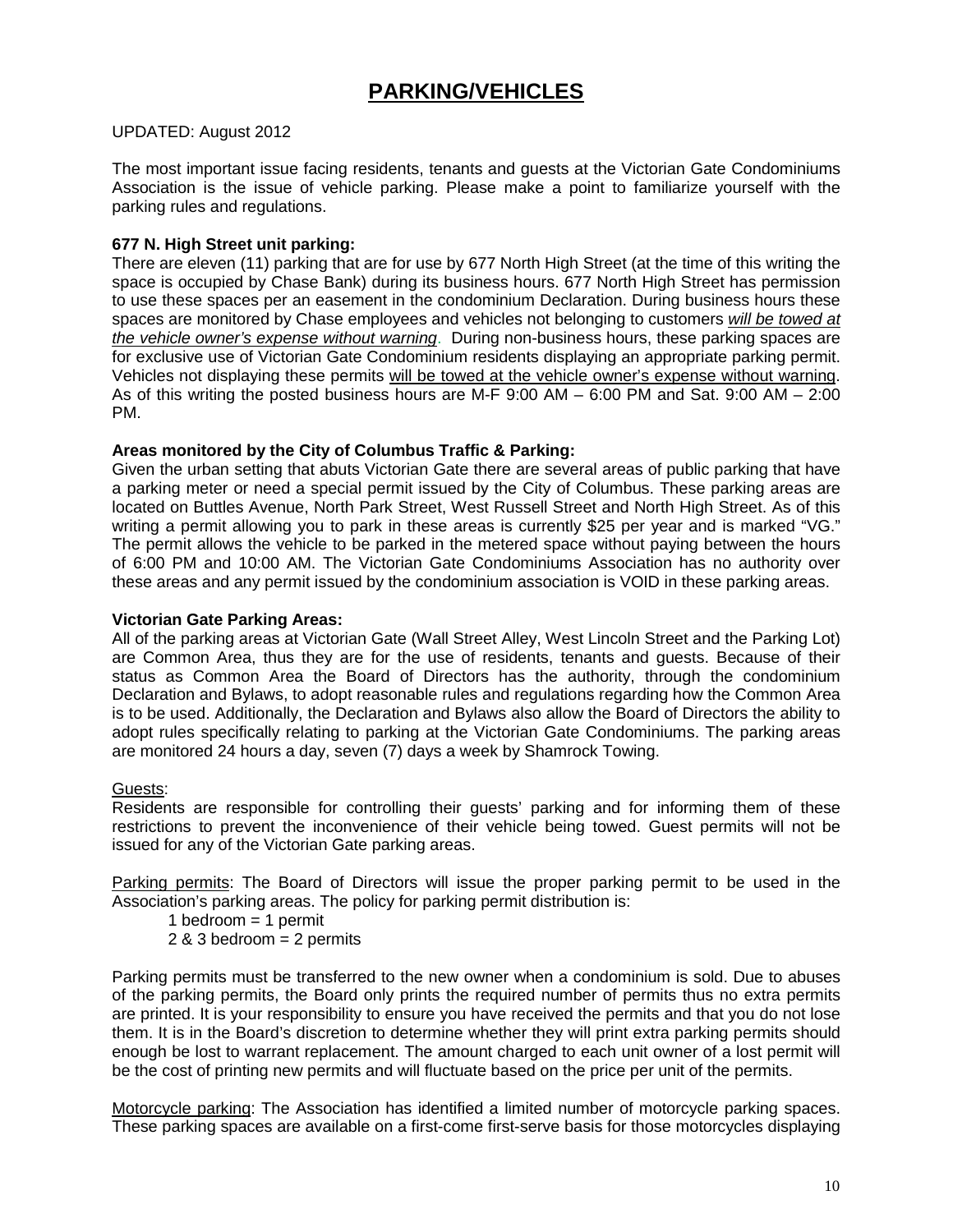an approved motorcycle parking permit. To obtain a motorcycle parking permit the motorcycle owner must either (a) exchange one of his/her vehicle parking permits for a motorcycle parking permit, or (b) purchase an additional motorcycle permit at an annual cost to be determined by the Association/Board. At the time of this writing, the cost for a motorcycle permit is \$250 per year. Purchasing a permit does not guarantee you a parking spot. All other vehicle parking regulations & restrictions cited in this policy also apply to motorcycles.

Bicycle parking: The Association has identified a limited number of bicycle parking spaces. These spaces are available on a first-come first-serve basis. To access these spaces the bicycle owner must obtain a bicycle permit. Bicycle owners are responsible for bicycles parked on these racks; the Association assumes no responsibility or liability for any loss or damage to any bicycle. Bicycle racks will be monitored on a daily basis, and bicycles without permits, or bicycles parked in any other area common area not attached to an approved bicycle rack will be removed. The Association will not be responsible for replacement of any bicycle chain or lock that is broken during such removal. Bicycle owners will be fined for storage of any bicycles removed by the Association for parking violations.

#### **The following is NOT permitted at any time on the grounds of Victorian Gate and will cause vehicles to be towed at the owner's expense without warning:**

- 1. Parking in illegal spaces or non-designated spaces, including but not limited to the lawns, on main roadways, at entrances to the parking lot, blocking garages, the ends of the parking islands or along the Fitness Center wall.
- 2. Parking in the spaces reserved for *Chase Bank* customers during hours that the bank is open
- 3. Vehicles without the **current** Association issued parking permit. (Must be visible!)
- 4. Vehicles that appear to be abandoned, which are parked in Common Area or Limited Common Area for more than 48 consecutive hours
- 5. Vehicles with expired license plates.
- 6. Boats, trailers, motor homes, trucks (larger than 3/4 ton pickup), travel trailers, or any vehicle with commercial advertising
- 7. Inoperable vehicles.
- **8. Lending/Leasing the parking permit to people who live in surrounding residences.**

Additionally, if a tenant is found to be violating the above rules, the Board of Directors can evict the tenant under provisions of Ohio Revised Code 5311.

Commercial moving vans that are conducting business and commercial trucks that are in the area to perform service or repair work are authorized to park in the areas designated. If a contractor's vehicle is on the property, you are encouraged to contact Shamrock Towing at (614) 882-3555 to prevent towing

**REMEMBER: It is your responsibility to make sure the permit is visible at all times. The Association will not reimburse owners if their vehicle is towed.**

**The speed limit within the Association is 5 miles per hour. Reckless operation and excessive speed is prohibited.**

**Violation of these parking regulations will result in the vehicle being towed without warning at the vehicle owner's expense.**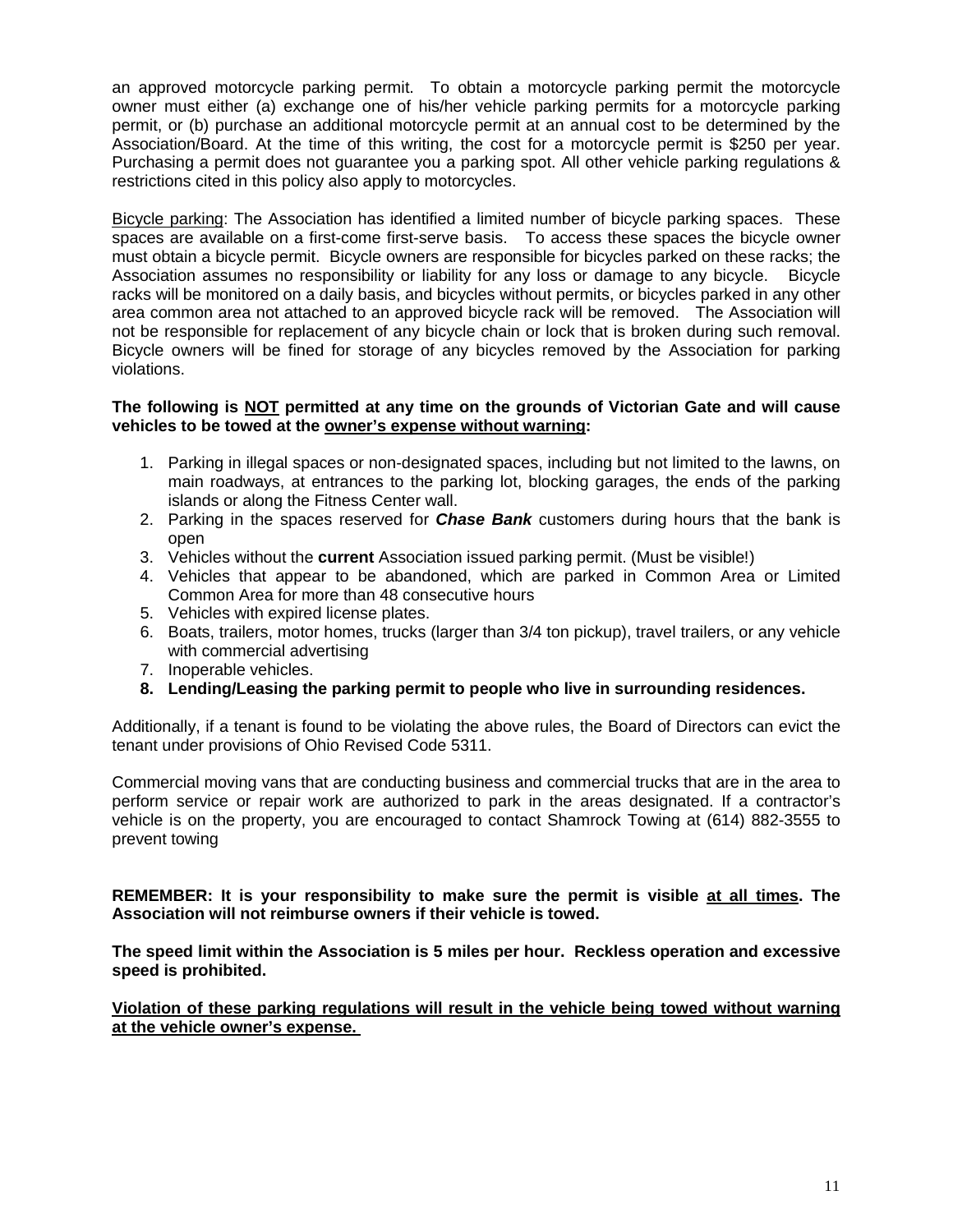# **TRASH COLLECTION**

All trash is to be properly disposed of and placed in dumpsters. Trash is not to be left on top of the dumpsters or left on the ground near the dumpsters. Large boxes should be crushed and broken down before being put into the dumpsters so they don't take up so much room.

Also, once a dumpster is full to the point that the lid cannot be closed, no more trash should be loaded on top. Additional trash should be taken to a dumpster that is not so full. Violators who leave their trash on the ground next to the dumpsters or anywhere else on the Condominium Property will be subject to the Rules Enforcement provisions of the handbook.

**Christmas trees, construction materials, discarded appliances, carpeting furniture or other large household goods are to be disposed of by calling the City of Columbus Bulk Trash Pick Up at (614) 645-8774.** These items are not to be deposited in the dumpsters, nor are they to be left in the Common Elements or left sitting in the other dumpster areas. Those caught depositing large items (any item that will not be picked up by the Sanitation Department during regular pickup, such as appliances, furniture, carpeting, construction materials, Christmas trees, household goods) will be subject to the Rules Enforcement provisions of the Handbook.

Owners or occupants of the commercial Units (rather than the Association) shall contract for and obtain trash services for the commercial Units. Owners and occupants of commercial Units are prohibited from using the dumpsters or trash receptacles for the use of non-commercial Units.

### **COLUMBUS HEALTH DEPARTMENT**

If your neighbor has a chronic problem with trash or dog waste, you can report him to the Columbus Health Department. A citation will be given and if they are a repeat offender, the individual will have to appear before the environmental court. The telephone number is 645-8191.

# **GARAGES & GARAGE TRANSFERS**

In order to maintain an orderly and harmonious appearance and for safety and security of all occupants, garage doors are to be kept closed when the garage is not in use. Flammable and combustible fluids should not be stored inside the garage at any time. Propane tanks larger than 5.4 gallons (2 -2.7 gallon tanks) may not be stored in the garages at any time.

Per rule of the Board of Directors, the two unit owners interested in a garage transaction are encouraged to use the law firm of Williams & Strohm to prepare the garage transfer amendment. If not, having legal counsel consult with them so as to understand the process is required. As part of the garage amendment transaction the owners are also required to provide a copy of the purchase contract to Williams & Strohm whether you hires them or not. Garage amendments are approved by the Board of Directors.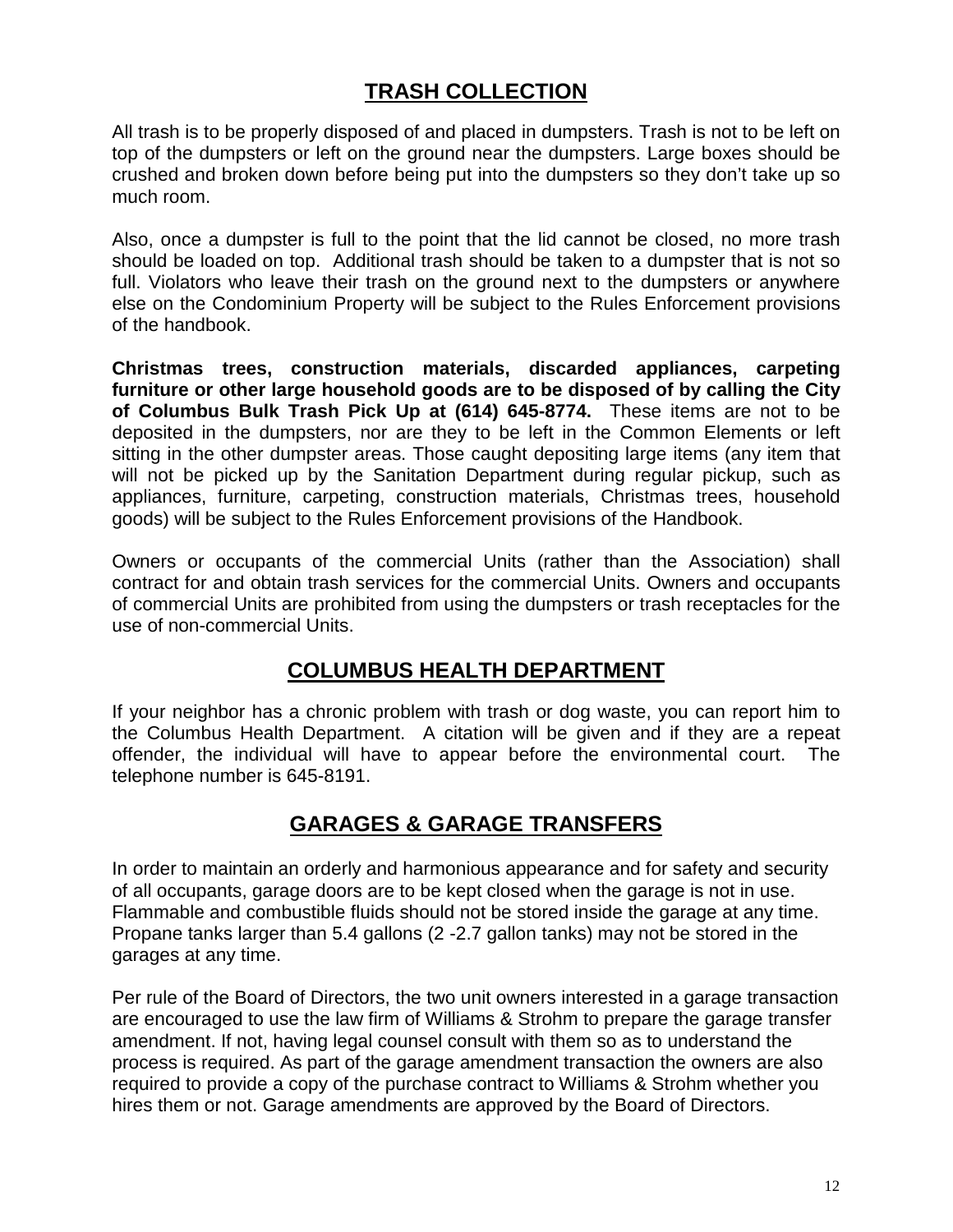#### **MAINTENANCE AND REPAIR**

The Association shall maintain, repair and replace all improvements constituting a part of the Common Elements, including the Limited Common Elements, and including but not limited to utility facilities serving more than one Unit, utility lines in the Common Elements, lawns, shrubs, trees, walkways, drives, parking areas, fireplace stacks, liners and chimneys, and the structural portions and exterior portions of all buildings and improvements which are a part of the Common Elements, including the Limited Common Elements, and that do not constitute part of a Unit.

The Association shall not be responsible for the cleaning and housekeeping of Limited Common Elements or components thereof, nor for the removal of snow and ice from the Limited Common Elements or components thereof.

The Association shall maintain an adequate reserve fund for the periodic maintenance, repair and replacement of improvements that are a part of the Common Elements, including the Limited Common Elements.

Except to the extent, if any, that a loss is covered by insurance maintained by the Association, the Association shall not have responsibility to repair or maintain any Unit, or component thereof, or personal property within a Unit.

Each Unit Owner shall repair and maintain the Unit or Units, and all components thereof, and perform cleaning and housekeeping with respect to Limited Common Elements appurtenant to that his Unit. Without limiting the generality of the foregoing, this repair and maintenance responsibility of a Unit Owner shall include repair, maintenance and replacement of all windows, screen doors and garage doors, including the frames, sashes and jambs, and the related hardware thereof. In the event a Unit Owner shall fail to make a repair or perform maintenance required of that Unit Owner, or in the event the need for maintenance or repair of any part of the Common Elements or Limited Common Elements is caused by the negligent or intentional act of any Unit Owner, occupant or guest, or exists as a result of the failure of any Unit Owner or his, her or its predecessors in title to timely pursue to conclusion a claim under any warranty, express, implied, or imposed by law, the Association may perform the same, and if the cost of such repair or maintenance is not covered by insurance, whether because of a deductible or otherwise, the cost thereof shall constitute a special individual Unit assessment, as hereinafter defined, on the Unit Owner. The determination that such maintenance or repair is necessary, or has been so caused, shall be made by the Board. **Please refer to page 20 for a checklist of common maintenance responsibilities.**

#### **ARCHITECTURAL CONTROL**

No modifications, changes, additions, or improvements to the exterior of the unit buildings, Common Elements and Limited Common Elements may be made without prior approval of the Board of Directors of the Association. Variance applications are available from The Case Bowen Company. Requests must be submitted in writing to The Case Bowen Company.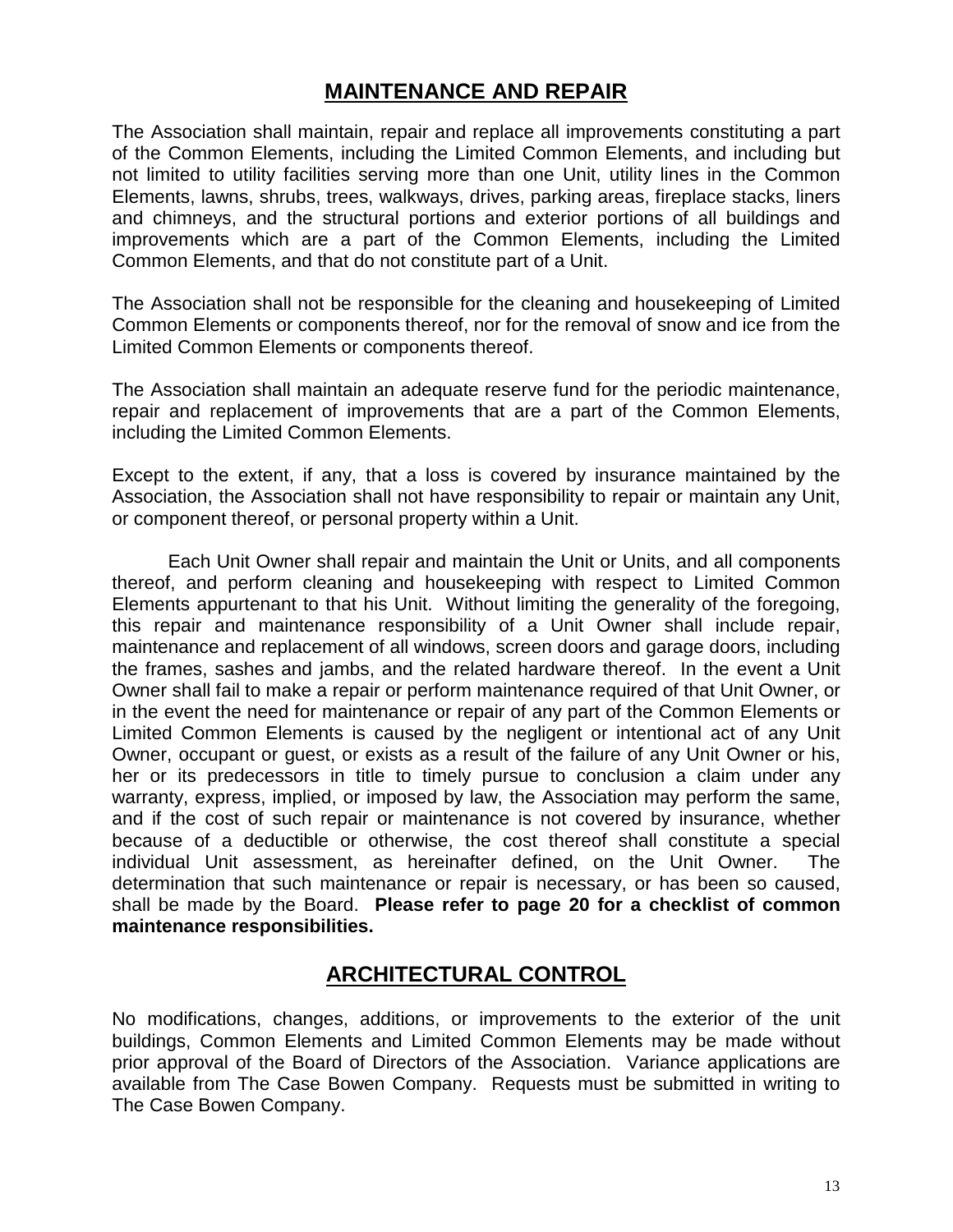**Impairment of Structural Integrity of Buildings**: Nothing shall be done in any Unit nor in or on the Common Elements which would impair the structural integrity or would structurally change any of the buildings.

No alterations may be made to the exterior surface of the building, nor may any trees or shrubs be planted, transplanted or removed without prior written approval of the Board of Directors.

# **ARCHITECTURAL REGULATIONS**

1. No building, fence, wall, sign or other structure or improvement shall be commenced, erected or maintained upon the Condominium Property, or any part thereof, nor shall any exterior addition to, change, or alteration therein be made until the following has been approved in writing by the Board or its designated representative or representatives, in its or their sole and unfettered discretion:

- the contractor(s),
- the plans and specifications showing the nature, kind, shape, height, materials, color and location of the structure or improvement.
- 2. Nothing visible to the exterior shall be permitted to be hung, placed, displayed or maintained in Limited Common Elements unless approved, in writing, by the Board or its designated representative, in its sole, or unless the same is authorized by existing rule or regulation adopted by the Board.
- 3. Notwithstanding any repair or maintenance provision contained herein to the contrary, the Board may require, as a condition to approval, that the responsibility for repairing and maintaining the addition or improvement shall be the responsibility of the requesting Unit Owner and all future owners of that Unit.

#### **INTERIOR ARCHITECTURAL REGULATIONS:**

The Board of Directors recognizes the desire for residents to improve the interior of the Unit by refinishing bathrooms, bedrooms or the entire Unit. However, because of the lack of parking and close proximity of neighbors, the following guidelines are in place to insure the proper atmosphere. Before any work begins on a Unit, the owner shall forward to the Board of Directors a signed "Contractor Acknowledgement Form" (page 23 together with the documents listed in guideline #5 below). Failure to submit the required materials and adhere to the guidelines will subject the Unit Owner to the "Rules Enforcement" provisions of the Association.

The Interior Architectural Guidelines are as follows:

- 1. All contractors are to be familiar with all pertinent local, state, and federal building codes before beginning work on any Unit
- 2. All interior construction will be limited to the hours of 8:30 AM 4:30 PM, Monday thru Saturday, but no interior construction may take place on federal or state holidays, except President's Day, Martin Luther King, Jr. Day, Columbus Day and Veteran's Day.
- 3. All contractors, regardless of where the Unit is located, must follow the established rules for parking. If a contractor is illegally parked or blocking other occupants, they will be towed.
- 4. All construction debris needs to be hauled off site on a daily basis and not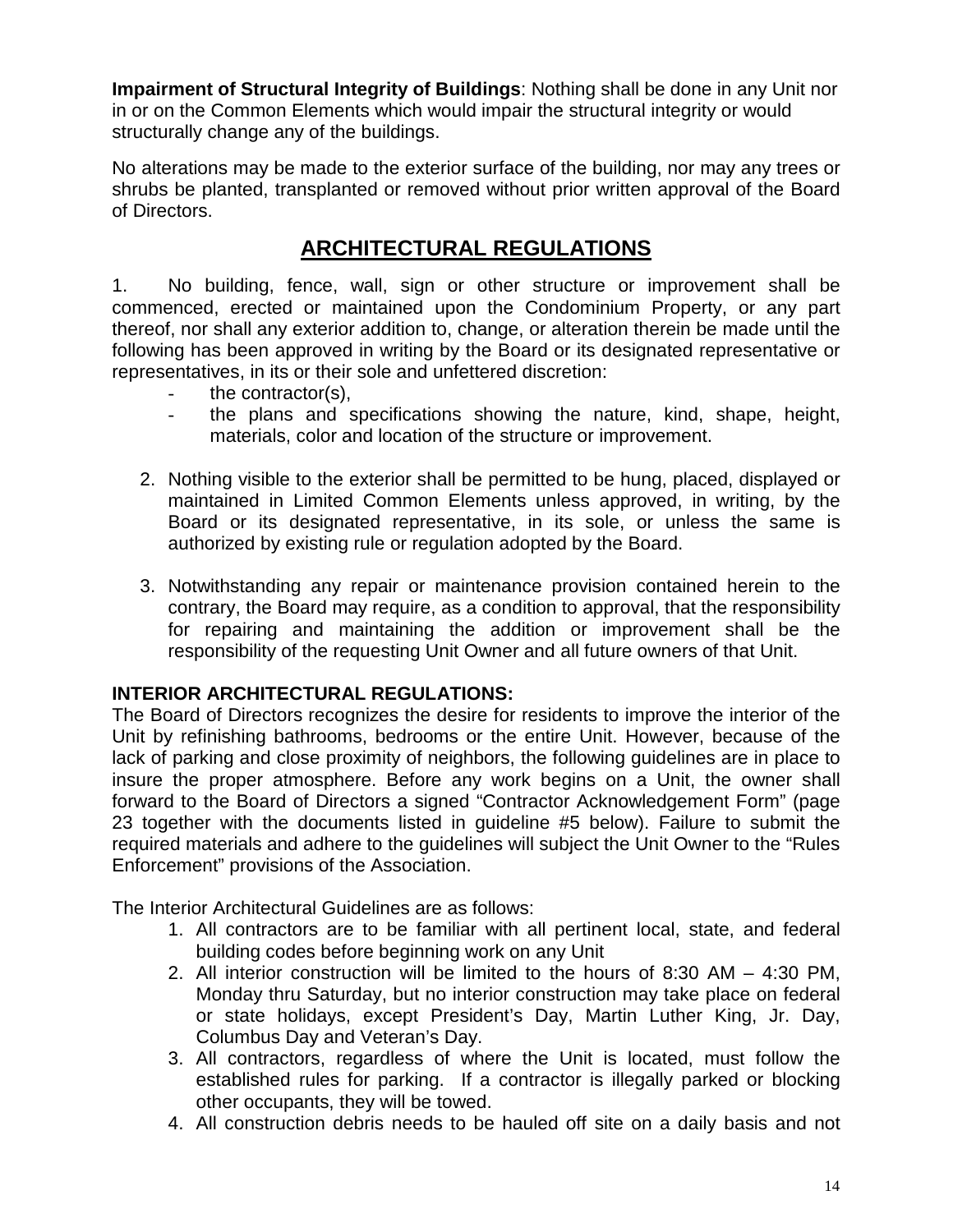placed in the Association dumpsters. Any contractor found to be violating this rule will be subject to a \$500.00 fine.

- 5. All contractors doing work at the Victorian Gate Condominiums, must send copies of the following paperwork along with a signed acknowledgement form to the Association:
	- a. Proper permits for the work being done (if applicable)
	- b. Liability Insurance and Workers Compensation Certificates (even if a sole proprietor)

#### **STORM DOORS AND WINDOWS:**

Home Depot and Lowe's offer several models of storm doors that can be submitted for approval by the Board of Directors. Please make sure the storm door model you submit is at least, 36" x 80", and has either the option of self-storing or is a full view door. The color of the door and the hardware are specific and must be adhered to at all times. Please do not install a storm door without Board approval; if it does not meet the minimum specifications, the Board can have it removed.

Unit Owners are not permitted to install exterior storm windows over existing windows, which are more than adequate for normal thermal insulation. If you desire extra window protection, interior wood plastic windows may be used.

#### **FRONT DOORS:**

It is the Unit Owner's responsibility to care for the front doors and their frames. The front door must be painted on a regular basis. For your convenience, the frame will be treated as "trim" and painted when the trim is painted. Brushed metal kick plates and doorknockers are permitted within the Condominium Property.

#### **GRILLS:**

Open flame gas or charcoal grills are prohibited on the Common Elements and Limited Common Elements (porches, balconies and hallways), except in the Limited Common Elements of a commercial Unit using a grill in connection with the operation of a restaurant.

#### **EXTERIOR LIGHTS:**

The exterior lights on the front or rear of the buildings cannot be changed.

#### **ELECTRIC INSECT KILLERS:**

Electric insect killers are prohibited on the Condominium Property.

#### **WINDOW COVERINGS:**

Appropriate window coverings, whether draperies, blinds (vertical or horizontal) or valances must be white, off white, beige, or a similar shade on the exterior side. All window coverings must be of a kind that are manufactured or made specifically for that purpose.

#### **SIGNS:**

No sign of any kind shall be displayed in the public view on the Condominium Property except: (i) on the Common Elements, signs regarding and regulating the use of the Common Elements, provided they are approved by the Board; (ii) on the interior side of the window of a Unit, one professionally prepared sign not in excess of four square feet in size, advertising the Unit for sale or rent; (iii) on the Common Elements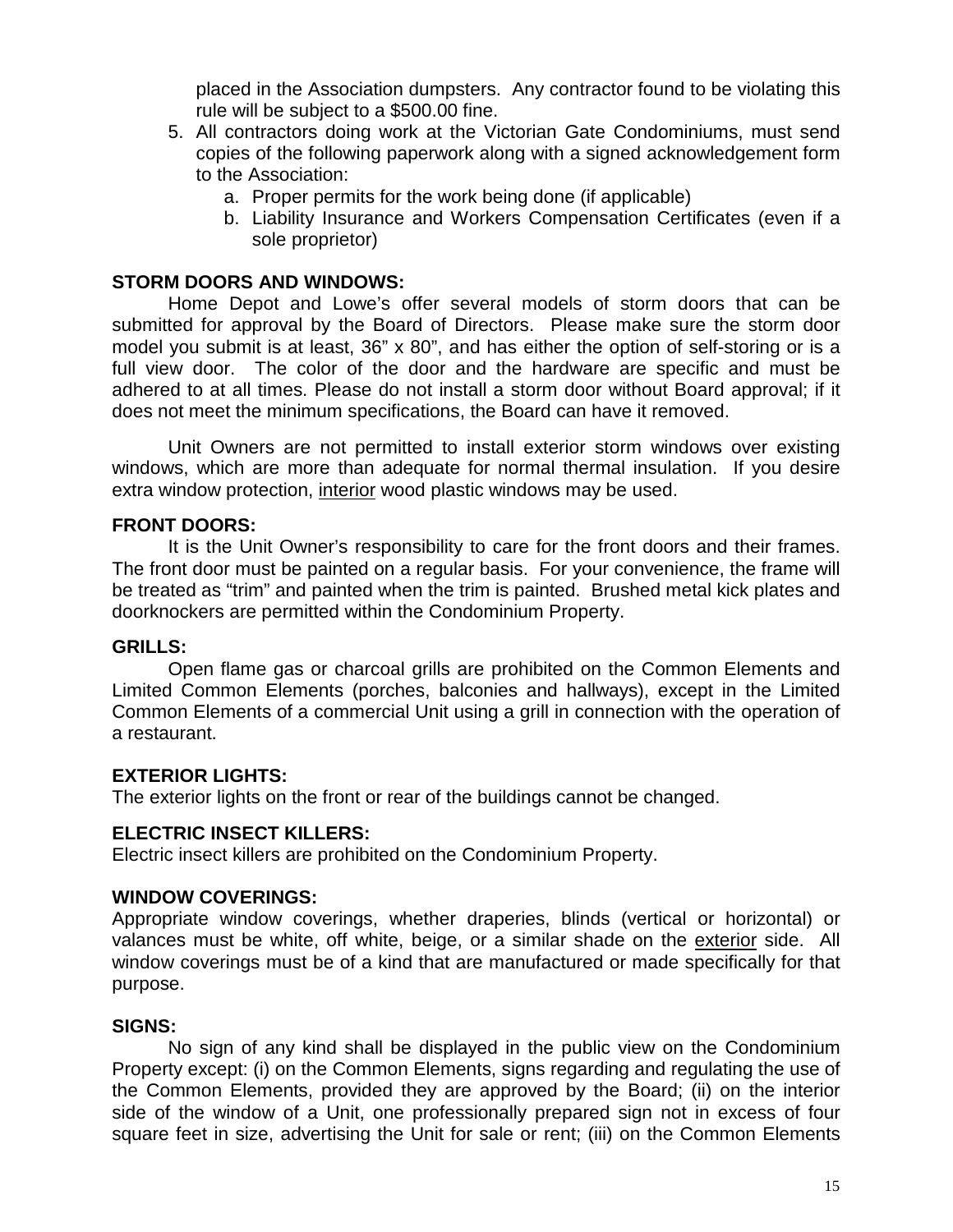any model Units advertising the sale of Units by the Developer during the initial sales/rental period, which shall continue until all Units have been sold to parties unrelated to the Developer; (iv) with respect to commercial Units only, on the Common Elements and doors leading from any commercial Unit directly to the Common Elements, signs visible to the public and alerting the public as to the occupant of the respective commercial Unit; and (v) other signs approved by the Board. No hand written signs are permitted of any kind. The Association shall confiscate illegal signs. Confiscated signs may be retrieved with 30 days after payment of a \$10.00 penalty per sign.

Political signs are permitted to be affixed on the inside of a Unit's window, however, the sign must be removed within 24 hours of the poll's closing on Election Day.

#### **FLOWER POTS:**

- a) A maximum of two (2) flower pots are permitted on the porch or balcony per Unit. They may not be placed in any lawn area. Pots should be of color and/or pattern that is complimentary to the building and community and no larger than 18 inches in diameter and 18 inches in height. Pots must be maintained during the growing season and stored for winter. Flowerpots **may not** be hung from the soffits or from the gutters.
- b) A metal hanger to hold flower pots/planters may be mounted on the wood trim of a Unit. The hanger must be of color and/or pattern that is complimentary to the building and community.
	- 1. The hanger will not be hung on the vinyl siding, and must not be mounted so as to obstruct the normal maintenance of the grounds and buildings.
	- 2. The hanger will be the personal maintenance responsibility of the Unit Owner, and the Unit Owners will assume the responsibility of any damage to the building caused by the mounting of the hanger.
- c) Owners of commercial Units may seek Board approval for a variance of this rule.

#### **HOSE REELS/HOSES**:

Unit Owners' hose reels and hoses must be stored out of sight when not in use and must be stored inside for the winter.

### **FLAGS:**

- a) One flag may be flown at anytime adhering to normal flag protocol.
- b) College flags or professional team flags may be flown on game day during the appropriate season.

#### **HOLIDAY DECORATIONS:**

a) Christmas lights and decorations are permitted to be placed in the Common Elements, Limited Common Elements, and/or building exteriors provided that the installation of the decorations do not damage Common Element and Limited Common Element trees, building roofs, gutters or siding. They may be displayed after Thanksgiving Day, and must be removed no later than January 15th of the following year.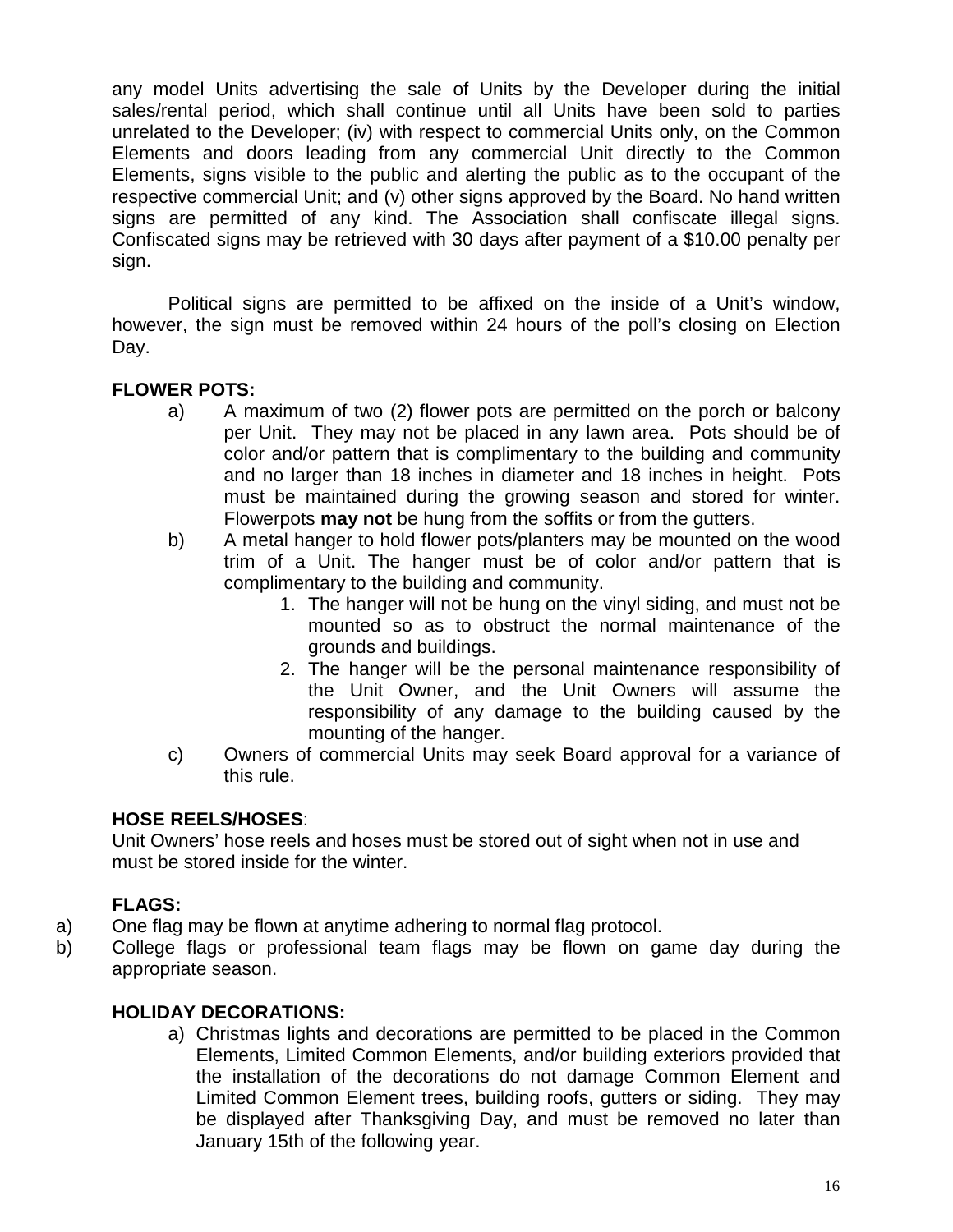b) Other holiday decorations are permitted under the same guidelines, and may not be displayed more than one week before or one week after the holiday.

#### **OTHER EXTERIOR ITEMS:**

The Board of Directors in advance of installation must approve any other exterior items not covered in the above guidelines.

# **LANDSCAPE CHANGES/ADDITIONS**

If you are interested in adding trees, shrubs or any other permanent landscape material in the Common Elements and/or the Limited Common Elements, detailed plans must be submitted in advance for written approval. Contact The Case Bowen Company for information and procedures.

*The remainder of this page intentionally left blank.*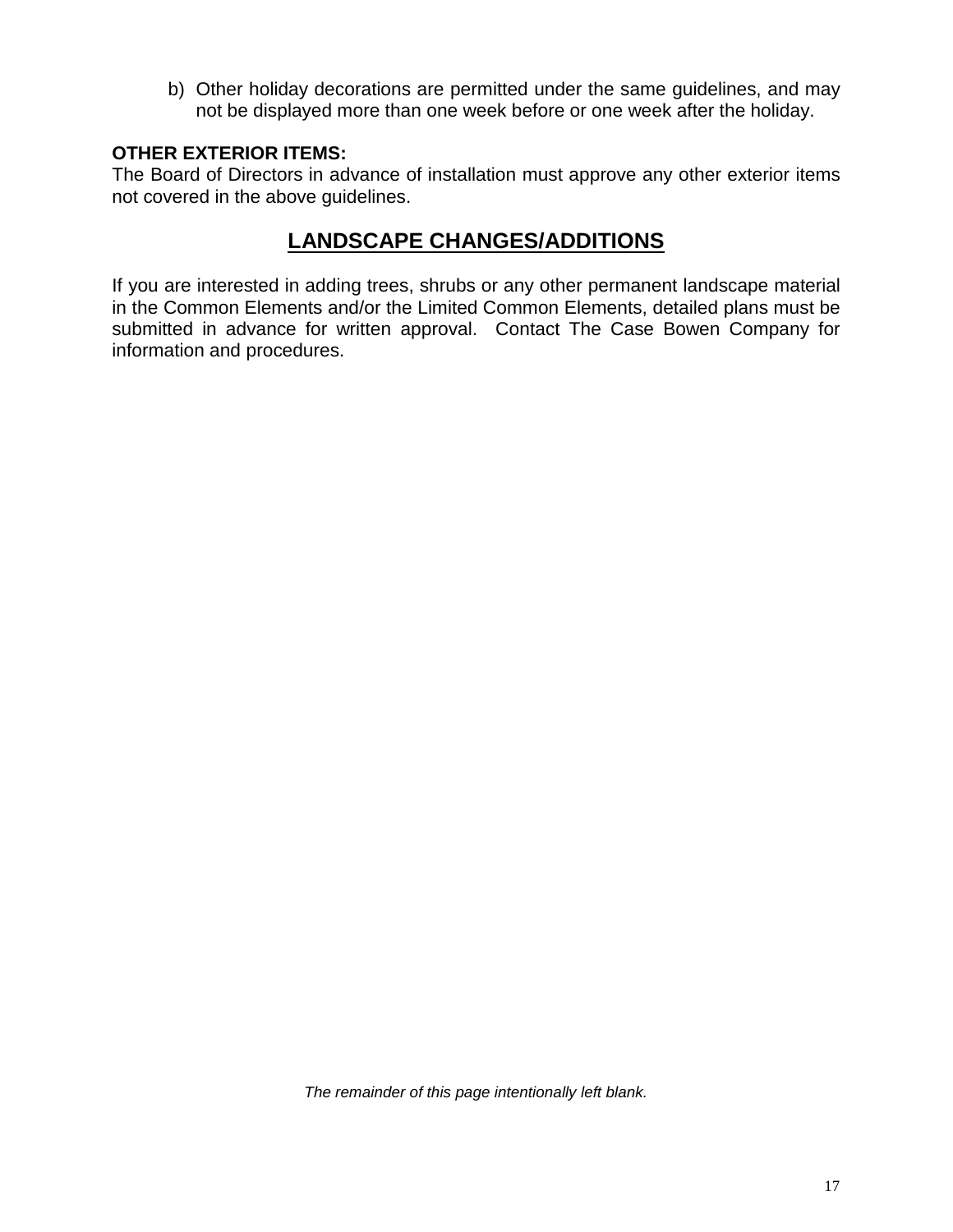# **SOLICITATION AND GARAGE SALES**

Solicitation is not permitted within the Condominium Property. Due to restricted parking availability, garage sales and tag sales are specifically prohibited, unless approved by the Board as a community activity. For further information, contact The Case Bowen Company.

#### **DISTRIBUTING MATERIALS AND PICKETING**

No person shall engage in the distributing of any materials on any portion of the Common Elements without prior written consent of the Board. Additionally, no person shall engage in any demonstration on any part of the Common Elements, including but not limited to picketing of any Unit or any facilities which compromise the Condominium Property, marching on the Common Elements, carrying signs or gathering for the purpose of demonstrating without prior written consent of the Board.

#### **RENTAL/LEASING**

No Unit or part thereof shall be rented any period of less than thirty (30) days; or rented to roomers or boarders, that is, rented to one or more persons of a portion of a Unit only.

No lease may be less than an entire residential Unit. Any lease agreement shall be in writing, shall provide that the lease be subject in all respects to the provisions and to the rules and regulations listed in this Handbook and in the Declaration, and shall provide that the failure by the tenant to comply with the terms of the Condominium organizational documents and lawful rules and regulations shall be a default under the lease and subject to eviction proceedings based on Chapter 5311 of the Ohio Revised Code. Prior to the commencement of the term of a lease the Unit Owner shall notify the Board, in writing:

- All of the names of the tenant and/or tenants and the time during which the lease term shall be in effect.
- Home and work telephone numbers to reach the tenant in case of emergency
- Unit Owner's phone and work telephone numbers in case of emergency

In 2014 Victorian Gate Board of Directors passed an amendment that is filed with the Franklin County Recorder's Office, Instrument Number 201405300067170, that restricts the total number of rentals in the community to be no more than 35% of 159 units (56 units). For a copy of the full amendment, please turn to page 25 of this handbook.

#### **USE**

Except as otherwise specifically provided in the Declaration, no residential Unit shall be used for any purpose other than that of a residence for individuals living together as a single housekeeping unit, and uses customarily incidental thereto, provided, however, that no Unit may be used as a rooming house, group home, commercial foster home, or sorority house, or any similar type of lodging, care or treatment facility. Notwithstanding the foregoing: (i) an occupant maintaining a personal or professional library, keeping personal business or professional records or accounts, conducting personal business (provided that such use does not involve customers, employees, licensees or invitees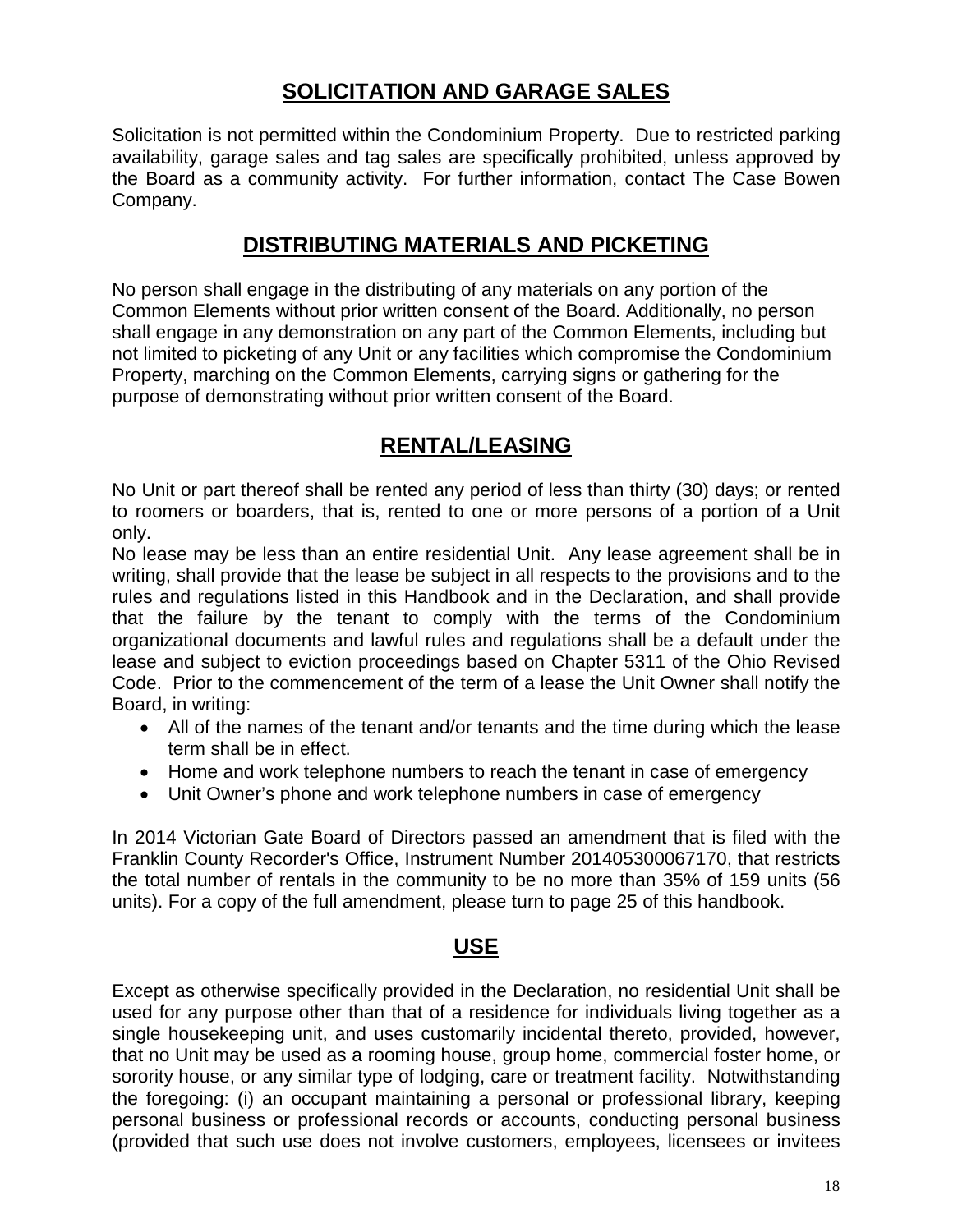coming to the Unit), making professional telephone calls or corresponding, in or from a Unit, is engaging in a use expressly declared customarily incidental to residential use and is not in violation of these restrictions; (ii) it shall be permissible for the Developer to maintain, during the period of its sale or rental of Units, but for no longer than a two year period of time from the time of the closing of the first sale of a Unit to a bona fide purchaser, one or more Units as sales and rental models and offices, and for storage and maintenance purposes, provided, that Developer may maintain and utilize one or more of the Units in property added to the Condominium for such purposes for a two year period of time from the time of the closing of the first sale of a Unit in the property so added; and (iii) one or more Units or a portion thereof may be maintained for the use of the Association in fulfilling its responsibilities.

There are three commercial Units in the Condominium. The Unit Owners of commercial Units are members of the Association. The commercial Units are to be used only for commercial or professional purposes.

### **COMMON WALLS**

The cost of reasonable repair and maintenance of a common wall shall be shared by the Unit Owners who make use of a common wall, except when the need for such repair is caused by or results from the negligent or willful act of one Unit Owner, then the negligent Unit Owner shall be solely responsible for the cost of such repair and maintenance.

# **OFFENSIVE ACTIVITY**

No noxious or offensive activity shall be conducted in any Unit, or upon the Common Elements or Limited Common Elements, nor shall any unit be used in any way or for any purpose which may endanger the health of or unreasonably disturb any occupant.

# **CHILD SAFETY AND LIABILITY**

Under Ohio law, parents are liable for damage to property caused by their children up to \$3,000.00. Parents are responsible for their children's behavior and safety while playing or congregating in the Common Elements. Very young children should not be left to play in these areas without adult supervision.

### **MOVING RESPONSIBILITIES**

If you are moving it is very important to contact The Case Bowen Company to inform them of the new owner of record. It is the Unit Owner's responsibility to make certain all Condominium dues are current. It is also the Unit Owner's responsibility to give the Association's Declaration and Bylaws to the new owners and this copy of Victorian Gate Condominiums Association Community Rules and Regulations. Envelopes and payment coupons will then be mailed to the new owner after closing. The new owner should use the old envelopes and coupons until the new set arrives.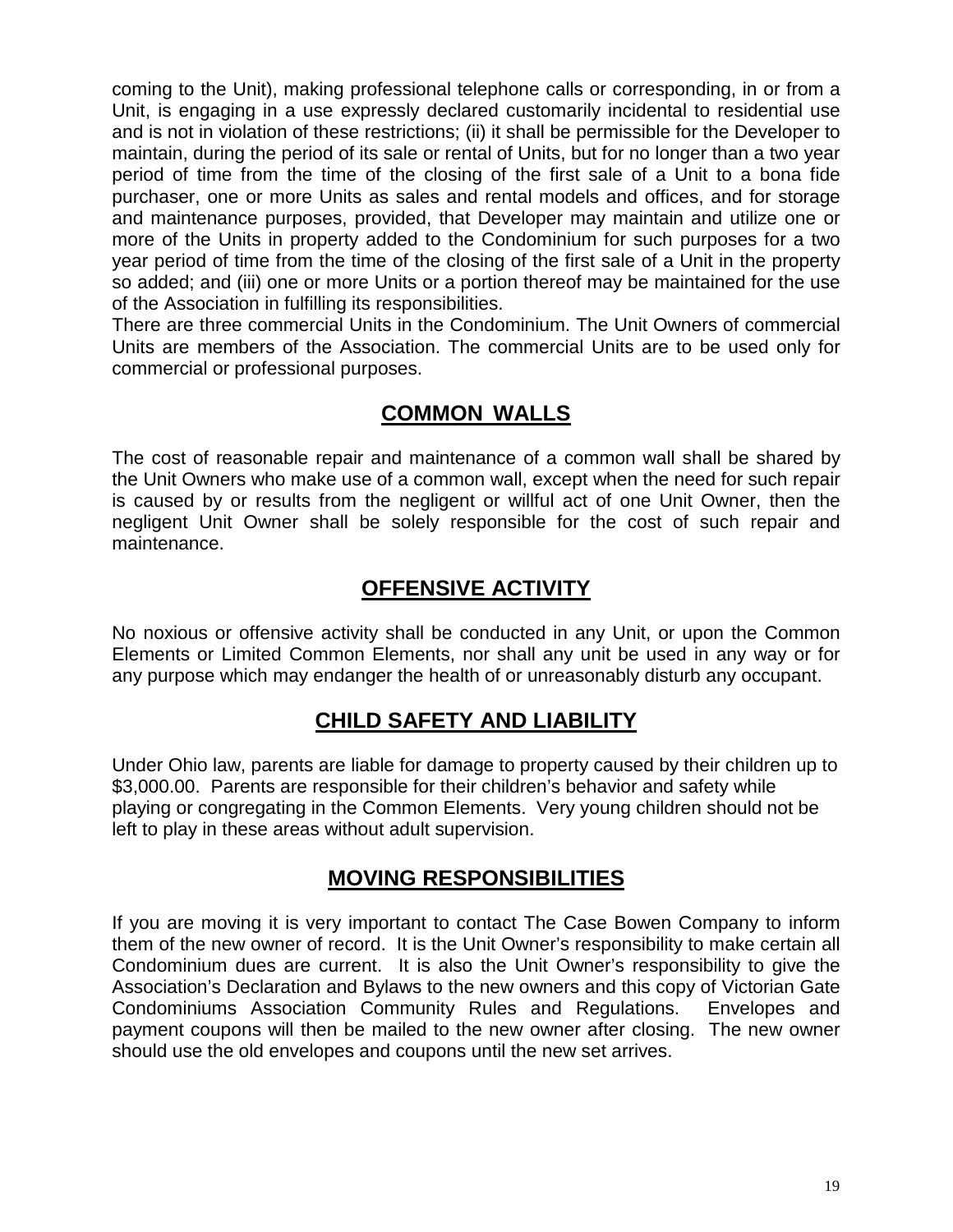# **RULES ENFORCEMENT**

It is the responsibility of the Board of Directors to establish and enforce these Rules and Regulations.

When the first violation of a rule is submitted in writing and signed by the Unit Owner, a "Notice to Cure by" letter is sent to the offending Unit Owner. If not cured by the date in the letter a "Notice of Intent to Levy Enforcement Assessment" letter will be sent. The Unit Owner will have ten (10) days to respond in writing to request a hearing with the Board of Directors. Failure to respond in ten (10) days or appear at the hearing will waive the Unit Owner's right to the hearing and the enforcement assessment will be charged to the Unit Owner's account.

Any Unit Owner or occupant may file a complaint citing a violation of these Rules and Regulations. A letter or the Formal Complaint Form (page 21) should be signed and delivered to the Board of Directors or The Case Bowen Company. The complaint will be investigated and processed for further action. Please be aware that you may be asked to attend a hearing to further explain your written complaint.

# **REPLACEMENT HANDBOOKS**

The first copy of the Handbook is provided free of charge to all occupants of the Condominium Property. Additional handbooks can be purchased for \$5.00 each. If you lost your handbook, please call (614) 799-9800 to order another for \$5.00. This handbook should be given to the new Unit Owner upon sale of your Unit.

### **FITNESS CENTER ACCESS**

The Fitness Center (FC) is located at 33 Buttles Avenue and is available to residents, tenants and their guests 24 hours a day, 7 days a week. The FC front door (on Buttles) and the TV equipment are alarmed 24/7. The front door should only be used in event of an emergency. Additionally, there are two security cameras located inside of the FC to monitor abuse of the equipment or break-ins. **Use of and your safety in the FC is at your own risk.** Please take the necessary steps to insure your safety at all times.

The Board of Directors has issued, to every unit, one (1) key fob to access the FC main door (rear parking lot). Entry to the FC is by key fob *only*. The coded lock on the door is used for administration purposes only. The responsibility to protect access to the FC is everyone's responsibility. Anyone found giving their fob to non-residents, tenants or guests will be subject to the loss of privileges at the FC for a minimum of one (1) year. The fob system will allow the Board to monitor access to the FC as well as address issues of theft, vandalism and improper use of gym equipment.

Additional fobs can not be purchased. Lost fobs will be deactivated and the cost to replace and re-program the new fob will be \$50.00. When you move away from Victorian Gate or change tenants, it is your responsibility to see that the fob is given to the new owner or tenant. The Association will not reissue a fob to said unit.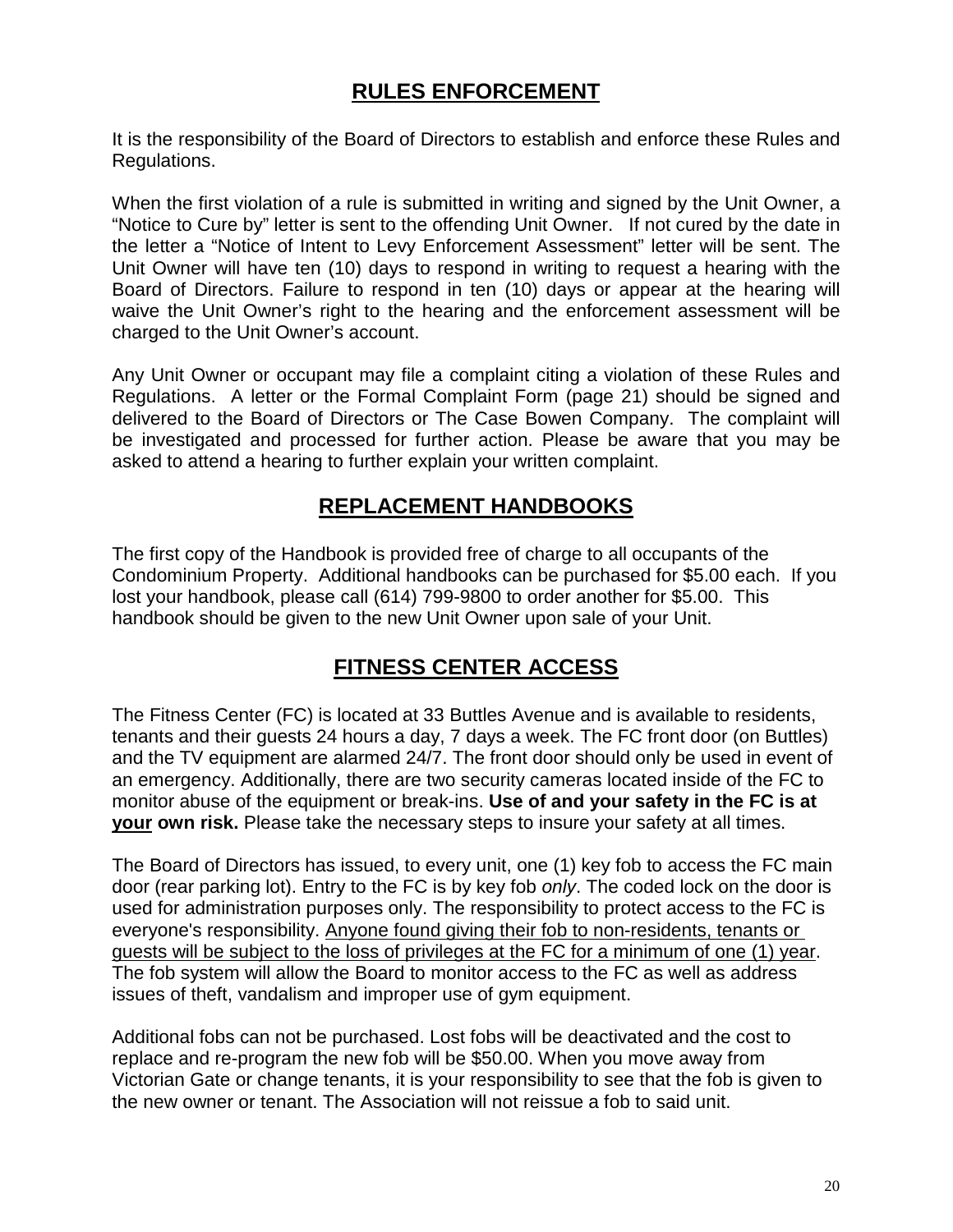# **CHECKLIST OF MAINTENANCE RESPONSIBILITIES**

| <b>DESCRIPTION</b>                             |                                                                                                        | <b>OWNER</b>      | <b>ASSOCIATION</b> |
|------------------------------------------------|--------------------------------------------------------------------------------------------------------|-------------------|--------------------|
| <b>DOORS:</b>                                  | Front, rear, garage: including hardware, frames,<br>threshold, door jambs, storms, screens,<br>openers | ✓                 |                    |
| <b>PARKING GARAGES</b><br><b>OIL SPOTS</b>     |                                                                                                        | $B)$ $\checkmark$ | A) $\checkmark$    |
| <b>FENCES:</b>                                 |                                                                                                        |                   | $\checkmark$       |
| <b>HEATING/AIR CONDITIONING</b>                |                                                                                                        | $\checkmark$      |                    |
| <b>LANDSCAPING:</b>                            | A) Care for lawns, shrubs & trees in Common<br>Element                                                 |                   | A) $\checkmark$    |
|                                                | B) Care for lawns, shrubs & trees in Limited<br><b>Common Elements</b>                                 | $B)$ $\checkmark$ |                    |
| <b>LIGHTS:</b>                                 | A) All exterior fixtures<br>B) Bulbs for front & rear porch lights                                     | $B) \checkmark$   | A) $\checkmark$    |
| <b>PAINTING:</b>                               | A) Exterior color selection<br>B) Painting of doors                                                    | $B)$ $\checkmark$ | A) $\checkmark$    |
| PERSONAL PROPERTY DAMAGE                       |                                                                                                        | $\checkmark$      |                    |
| PIPES:                                         | A) Servicing more than one unit<br>B) All other piping                                                 | $B) \checkmark$   | A) $\checkmark$    |
| ROOFS, SHINGLES, FLASHING, GUTTERS, DOWNSPOUTS |                                                                                                        |                   | ✓                  |
| <b>SIDEWALKS</b>                               |                                                                                                        |                   | ✓                  |
| <b>SNOW REMOVAL:</b>                           | A) Stoops & patio<br>B) Sidewalks & parking lot                                                        | A) $\checkmark$   | $B)$ $\checkmark$  |
| <b>WALLS:</b>                                  | A) Exterior<br>B) Interior                                                                             | $B)$ $\checkmark$ | A) $\checkmark$    |
| <b>WINDOWS:</b>                                | Frames, glass & screens, sashes                                                                        | $\checkmark$      |                    |
| <b>WIRING:</b>                                 | Electrical, telephone & cable - servicing one unit                                                     | $\checkmark$      |                    |
| <b>FIREPLACE:</b>                              | <b>Exterior stacks</b>                                                                                 |                   | $\checkmark$       |
| <b>CHIMNEY STACK:</b>                          | Cleaning                                                                                               | ✓                 |                    |

**NOTE: This list is not intended to be all-inclusive. Please call The Case Bowen Company at 614-799-9800 ext 30 for further information. Refer to warranty manual for specific items.**

*The remainder of this page intentionally left blank.*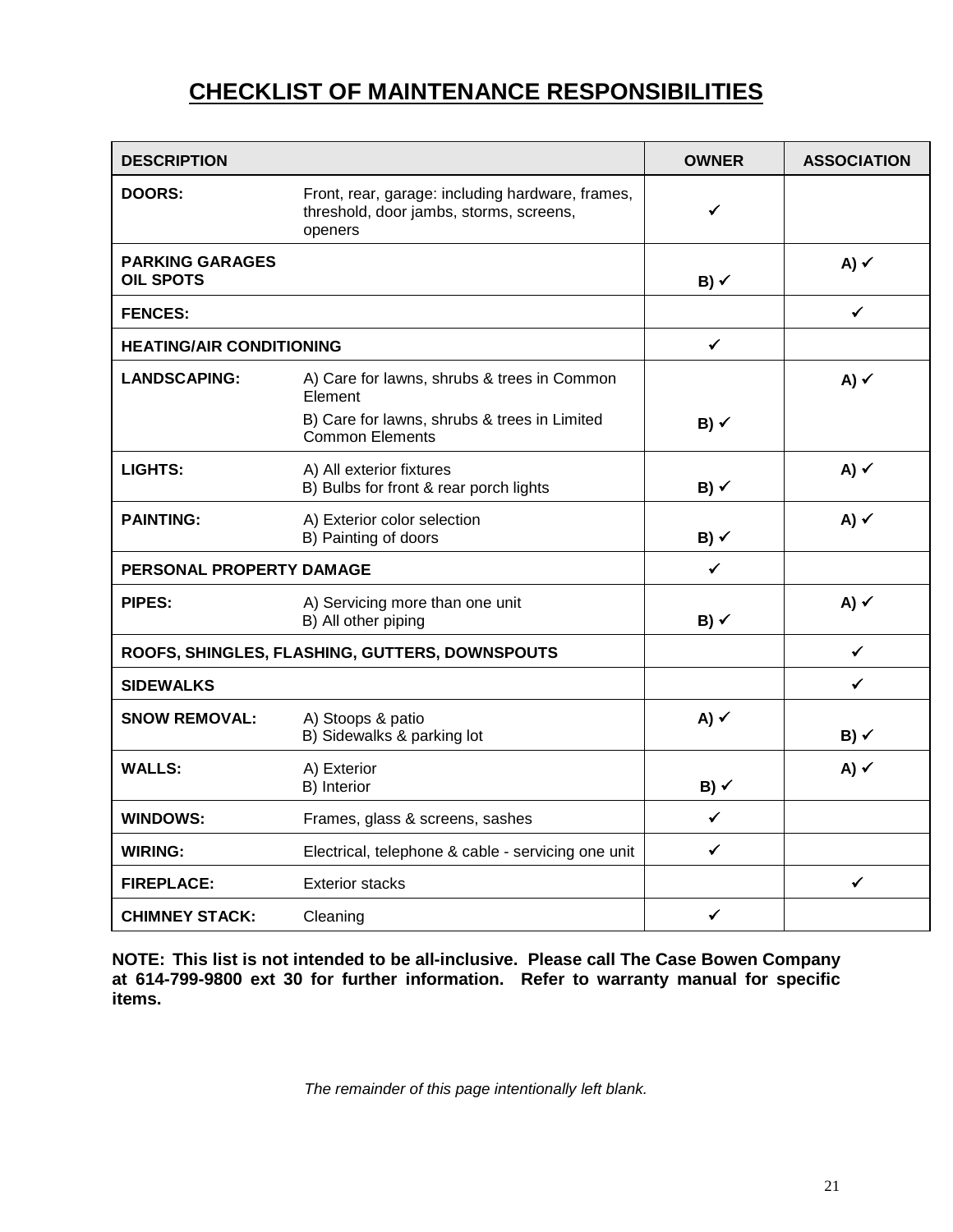# **VICTORIAN GATE CONDOMINIUMS ASSOCIATION**

#### **FORMAL COMPLAINT**

| VIOLATOR(S):                                                |                   |  |  |  |
|-------------------------------------------------------------|-------------------|--|--|--|
|                                                             |                   |  |  |  |
| Address: Address:                                           |                   |  |  |  |
| VIOLATION(S): (describe nature, location, time, date, etc.) |                   |  |  |  |
|                                                             |                   |  |  |  |
|                                                             |                   |  |  |  |
|                                                             |                   |  |  |  |
|                                                             |                   |  |  |  |
|                                                             |                   |  |  |  |
|                                                             |                   |  |  |  |
|                                                             |                   |  |  |  |
|                                                             |                   |  |  |  |
|                                                             | Signature         |  |  |  |
|                                                             | <b>Print Name</b> |  |  |  |
|                                                             | Address           |  |  |  |
|                                                             | Date              |  |  |  |

Return to The Case Bowen Company, 6255 Corporate Center Drive, Dublin, Ohio 43016-8728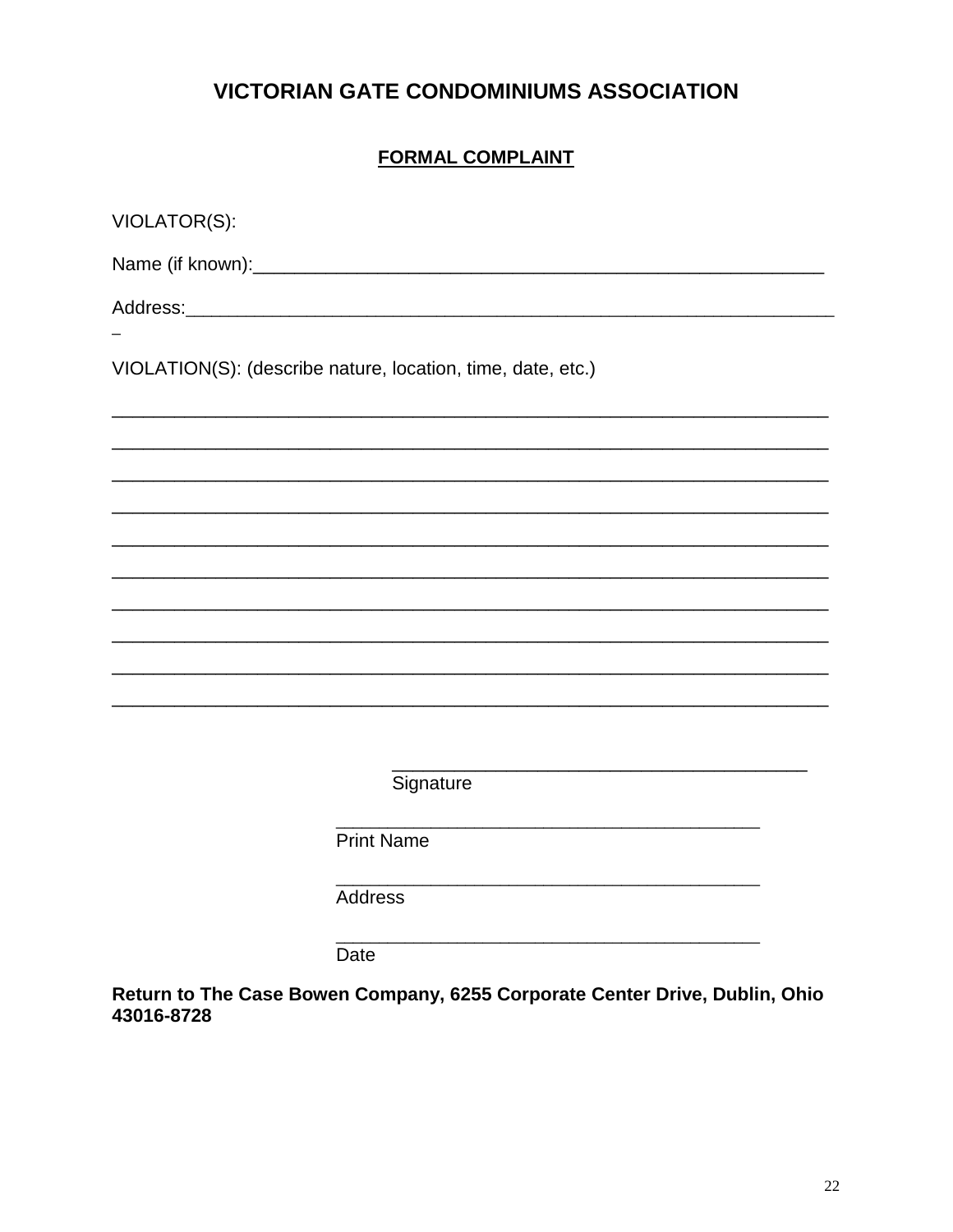# **VICTORIAN GATE CONDOMINIUMS ASSOCIATION**

# **Exterior Building Improvement Application**

| To expedite the approval process, please provide specific information about the exterior<br>alterations that you would like to make. Include diagrams of the proposed changes. |
|--------------------------------------------------------------------------------------------------------------------------------------------------------------------------------|
|                                                                                                                                                                                |
|                                                                                                                                                                                |
|                                                                                                                                                                                |
| Please check the type of building improvement that you are requesting.                                                                                                         |
| ______Exterior Lighting _______Storm Door<br>______Statuary or Planters                                                                                                        |
| _____Trellis or Fencing                                                                                                                                                        |
| Satellite dish<br>Glass block window Other____________                                                                                                                         |
| Please check one of the following.                                                                                                                                             |
| ______I will do the work myself. ______________A professional will do the work.                                                                                                |
| Estimated start date ________________________ Estimated completion date:________                                                                                               |
| Description of alteration (Please attach separate text/diagrams, as needed):                                                                                                   |
|                                                                                                                                                                                |
|                                                                                                                                                                                |
|                                                                                                                                                                                |
|                                                                                                                                                                                |
|                                                                                                                                                                                |
|                                                                                                                                                                                |
|                                                                                                                                                                                |
|                                                                                                                                                                                |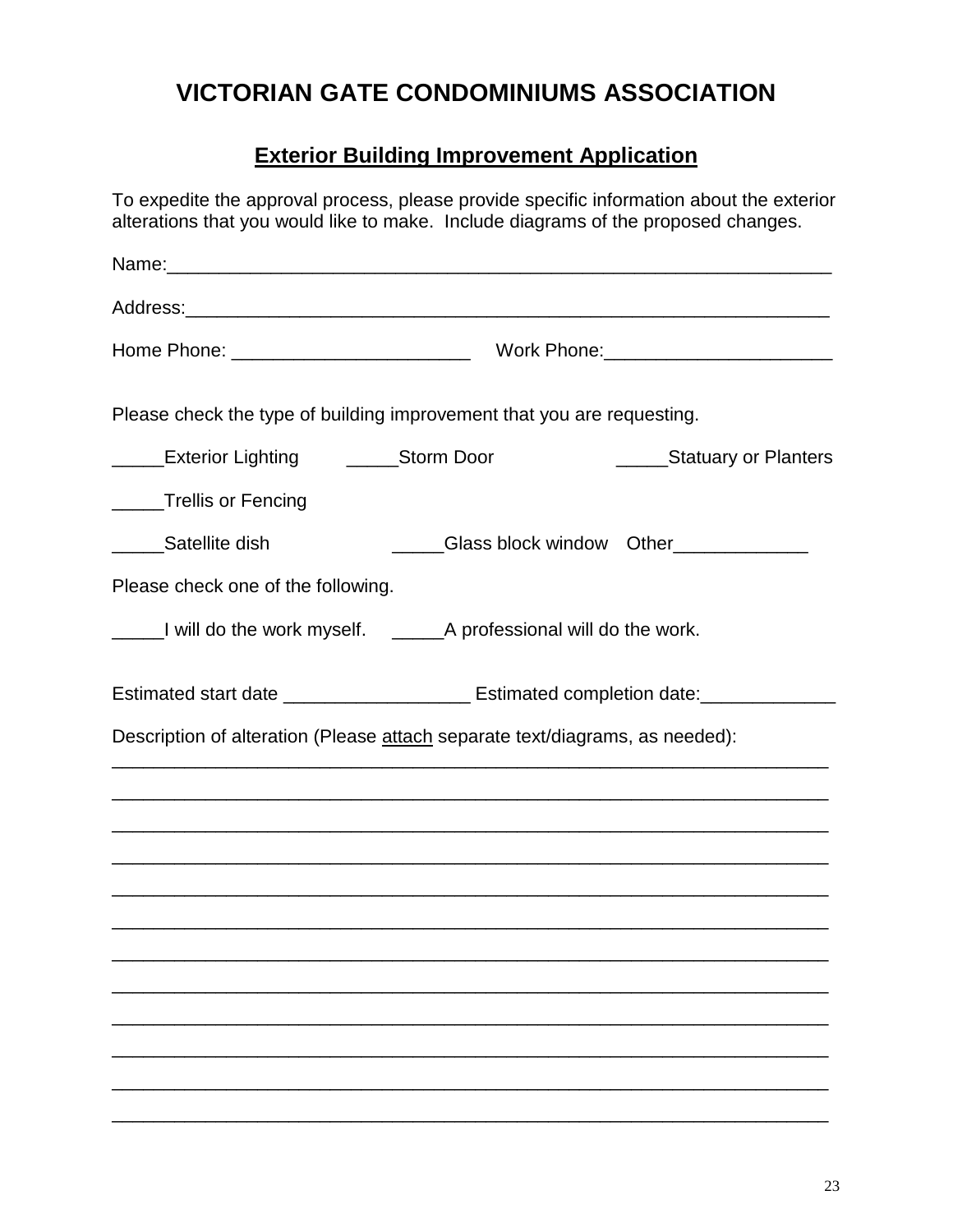# **VICTORIAN GATE CONDOMINIUMS ASSOCIATION CONTRACTOR ACKNOWLEDGEMENT FORM**

Please read and sign below. Send all materials to Victorian Gate Condominiums Association, c/o The Case Bowen Company, 6255 Corporate Center Drive, Dublin, Ohio 43016. Please attach a business card or contact information.

#### **TERMS AND CONDITIONS:**

INDEMNIFICATION: Contractor shall indemnify the Association and its employees and agents from any and all claims, damages, losses, and expenses including attorney's fees arising out of or resulting from the performance of the work on the Project provided that any such claim, damage, loss or expense is caused in whole or part by any act or omission of Contractor, any subcontractor, and/or anyone directly employed by any of them.

INSURANCE: Prior to providing any work or materials, Contractor will obtain the following insurance and furnish the Association with certificates evidencing same covering the period Contractor is performing hereunder:

- a. Workmen's compensation insurance in accordance with law and Employer's Liability Insurance with limit of \$500,000; and
- b. Comprehensive General Liability written on a standard ISO form, including the Association as a named insured, with a combined single limit bodily injury and property damage of \$500,000 per occurrence subject to a \$1,000,000 general aggregate; and
- c. Comprehensive Business Automobile Insurance with bodily injury limits of \$1,000,000 per person/\$1,000,000 per accident and property damage limits of \$1,000,000 per occurrence.

WORKSITE CONDITIONS: Contractor has thoroughly acquainted itself with the worksite to ascertain conditions and limitation. Contractor's work shall be performed with the absolute minimum interference with Association operations and Contractor shall be subject to the Association's reasonable directions in that regard. Contractor shall be liable for any loss or damage to any work in place or equipment and materials on the job site it has caused. Contractor shall provide at Contractor's expense for removal of all trash and debris relating to the Project on a daily basis and is not to use the Association's trash receptacles. The Association has the right, on twenty-four hours notice to Contractor, to employ its own forces to maintain the area and charge costs to Contractor, should the area not be adequately maintained.

#### ADDITIONAL PROVISIONS:

a. All contractors are to be familiar with all pertinent local, state, and federal building codes before beginning work on any unit

b. All interior construction will be limited to the hours of 8:30 AM – 4:30 PM, Monday thru Saturday, but no federal or state holidays, except Presidents' Day, Martin Luther King, Jr. Day, Columbus Day and Veterans' Day.

c. All contractors, regardless of where the unit is located, must follow the established rules for parking. If a contractor is illegally parked or blocking other residents, he will be towed

d. All construction debris needs to be hauled off site and not placed in the Association dumpsters. Any contractor found to be violating this rule will be subject to a \$500.00 fine

e. All contractors doing work at the Victorian Gate Condominiums, must send copies of the following paperwork along with a signed acknowledgement form to the Association:

- i. Proper permits for the work being done (if applicable)
- ii. Liability Insurance and Workers Compensation Certificates (even if a sole proprietor)

*I, , HEREBY ACKNOWLEDGE THAT I HAVE READ AND UNDERSTAND THE GUIDELINES FOR PERFORMING WORK AT THE VICTORIAN GATE CONDOMINIUMSS.* 

*SIGNATURE\_\_\_\_\_\_\_\_\_\_\_\_\_\_\_\_\_\_\_\_\_\_\_\_\_\_\_\_\_\_\_\_\_ DATE\_\_\_\_\_\_\_\_\_\_\_\_\_\_\_\_\_\_\_*

**FOR OFFICE USE ONLY:**

\_\_\_\_ SIGNED CONTRACTOR FORM \_\_\_\_\_ INSURANCE CERTIFICATE \_\_\_\_\_\_\_ WORKER'S COMP CERTIFICATE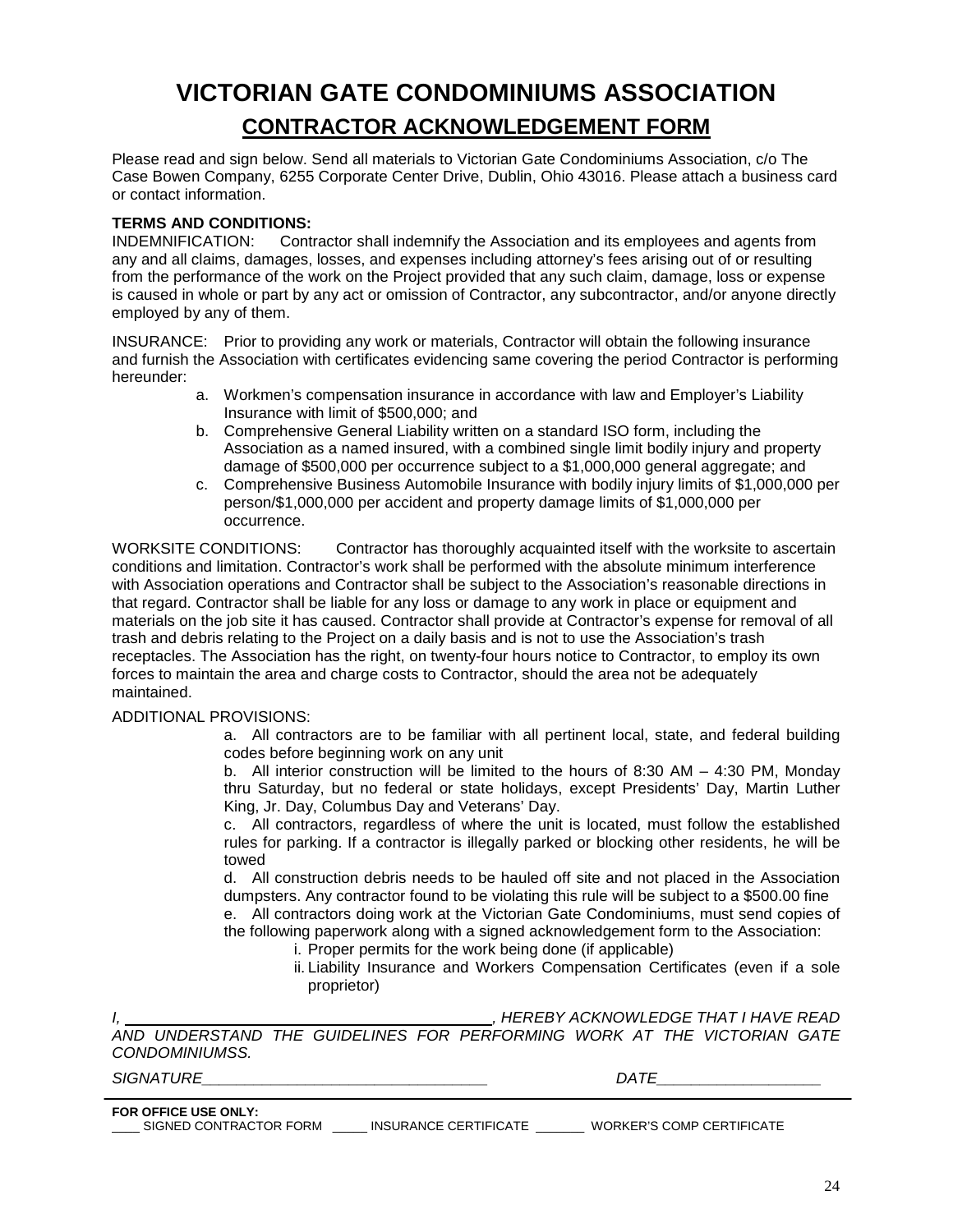

PARKING PLAN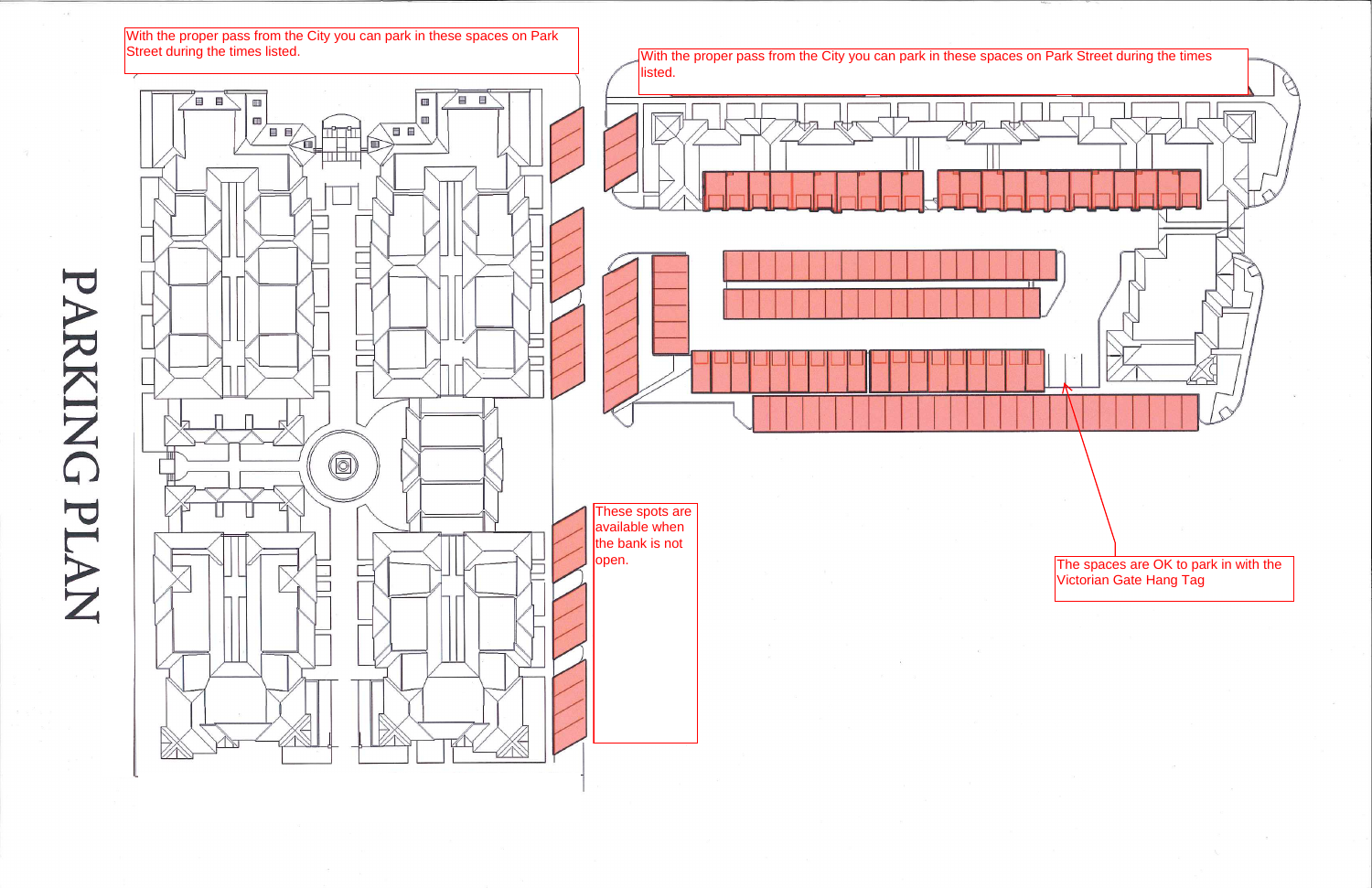

# **Victorian Gate Condominiums Association**

**Application for Replacement Windows & Doors**  Eff. July 2014

All owners must complete the following application process prior to replacing any windows or doors at Victorian Gate Condominiums.

**STEP 1:** Owner checks the appropriate option(s) below & submits to Kimberly Wolford, Property Manager, Case Bowen Co. for processing.

\_\_\_ Installation or Replacement of Storm Door using Andersen Series 4000 Full View, Dual Pane, Insulating Glass, Sandstone Color, Contemporary Nickel Hardware (Board Pre-Approved, Requires Kimberly Wolford only)

- \_\_\_ Replacement of Entry Door See attached spec sheet or contact Kimberly Wolford to obtain **Please attach copy of door specifications for review** (Board Pre-Approved, Requires Kimberly Wolford signature only)
- \_\_\_ Replacement of Sliding Balcony Door or any Unit Windows using Pella Impervia Fiberglass Series, Sandstone Color product Pella Contact: Carol\_meyer@gunton.com or (614) 890-2000 x 1335 phone (Board Pre-Approved, Requires Kimberly Wolford signature only)
- \_\_\_ Other **Please attach copy of specifications for review**  (Requires board review and approval)
- **STEP 2:** Kimberly Wolford, Property Manager, Case Bowen Co. processes as indicated below.
- \_\_\_ Board Pre-Approved
- **EXECUTE:** Board Approved @ Meeting Dated:
- Board Denied @ Meeting Dated: Reason for Denial:

Signature:

Kimberly Wolford, Property Manager, Case Bowen Co.

Date: \_\_\_\_\_\_\_\_\_\_\_\_\_\_\_\_\_\_\_\_\_\_\_\_\_\_\_\_\_\_\_\_\_\_\_\_\_\_\_\_\_\_\_\_\_\_\_\_\_\_\_\_\_\_\_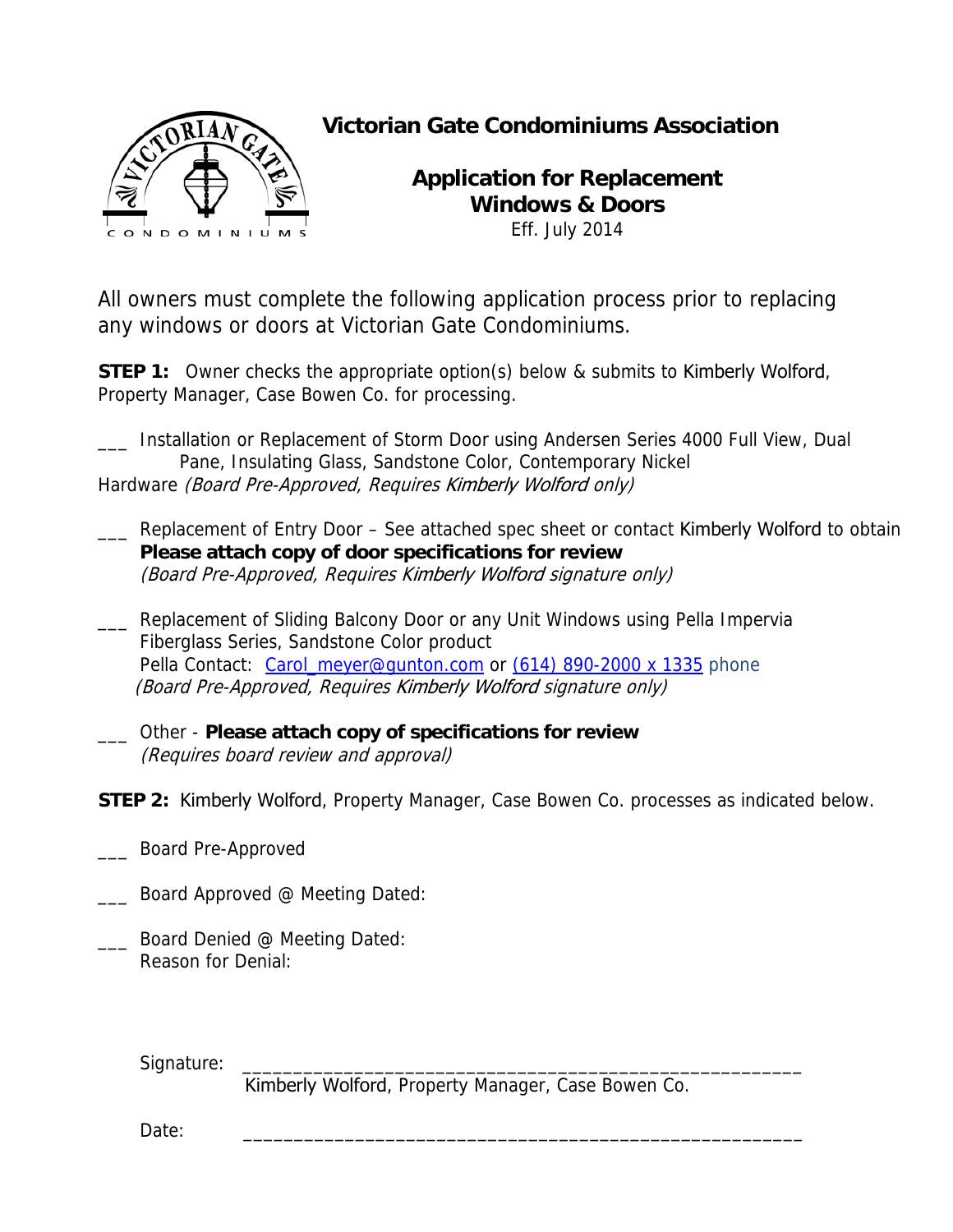**STEP 3:** Owner forwards this signed form to Columbus Historic Commission with the Historic Commission Review Application Packet for review & approval.

Contact: James Goodman, Asst Historic Preservation Officer, Planning Division 50 W Gay St,  $4^{\text{th}}$  Fl Columbus Ohio, 43215 (614) 645-7920 phone (614) 645-2487 fax jagoodman@columbus.gov

**STEP 4:** Owner forwards this signed form & Historic Commission Certificate of Appropriateness to Kimberly Wolford, Property Manager, Case Bowen Co.

**STEP 5:** Kimberly Wolford, Property Manager, Case Bowen Co. acknowledges receipt & authorizes work to commence.

Signature:

Kimberly Wolford, Property Manager, Case Bowen Co.

Date: \_\_\_\_\_\_\_\_\_\_\_\_\_\_\_\_\_\_\_\_\_\_\_\_\_\_\_\_\_\_\_\_\_\_\_\_\_\_\_\_\_\_\_\_\_\_\_\_\_\_\_\_\_\_\_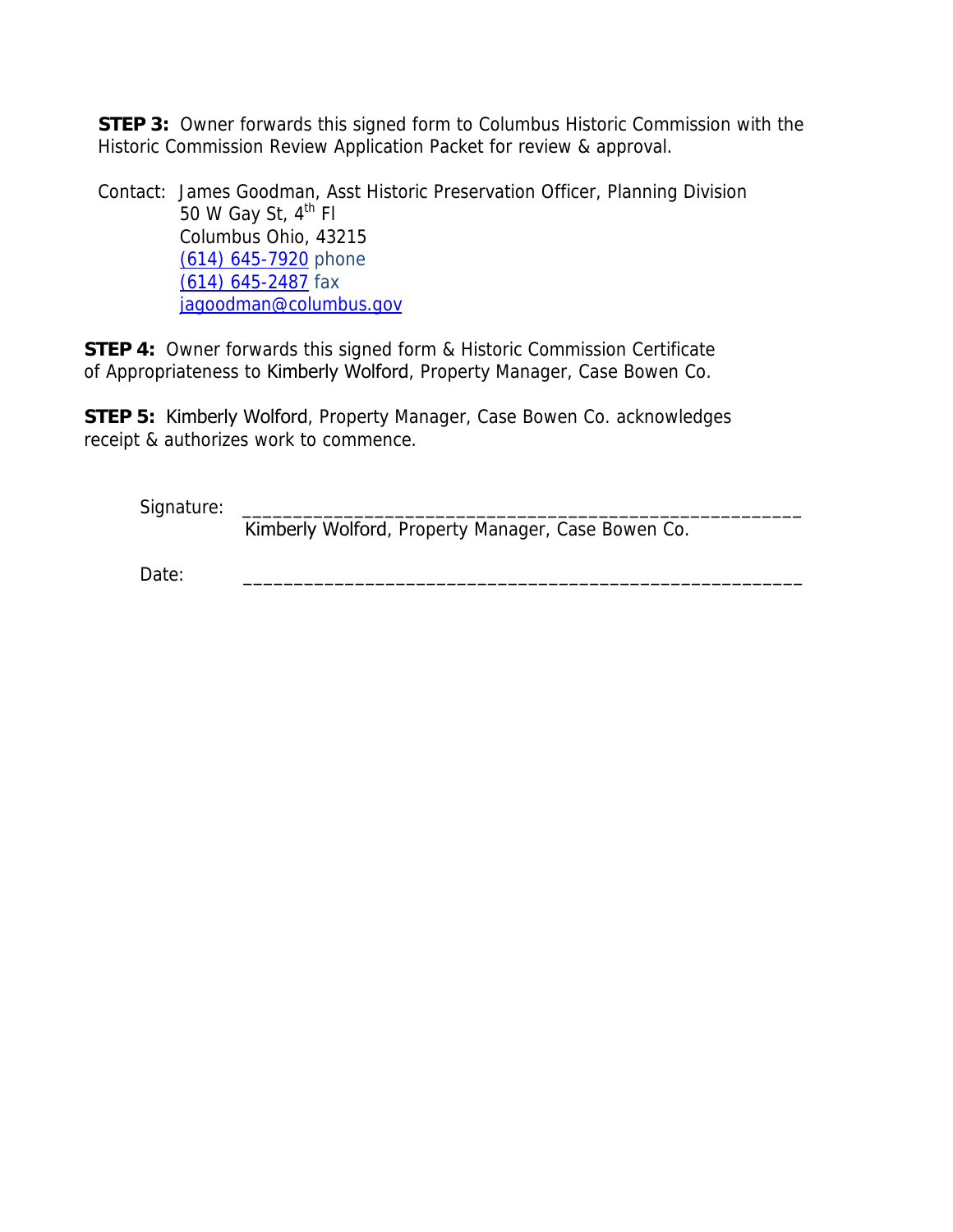

Victorian Gate Condominiums Association

C/O The Case Bowen Company www.casebowen.com 6255 Corporate Center Drive Dublin, Ohio 43016 614.799.9800 Fax 614.799.8338

September 6, 2016

Dear Unit Owners -

This is a very important message regarding the renting of condominium units at the Victorian Gate Condominiums Association. Please read through this message carefully and share it with any Realtors and/or prospective buyers should you be listing your condo for sale now or in the near future.

The Board has been tasked with a difficult decision regarding the current leasing limit. As of right now the current number of units rented is at 35%. This means that 56 units out of 159 are currently rented. Therefore, at the September 1, 2016 Board Meeting, the Board unanimously passed a measure that does two things:

1.) Does not allow any NEW rental units in the community. If you are currently leasing your unit, you may continue to do so.

2.) Reduces the rental limit to 30% which means that there will be no new rentals until the rental limit in the community has dropped below 30% or 48 units.

The reason for this decision is because of

- pending Federal legislation regarding condominium certification for FHA financing
- the current limitation of 35% having been met
- it is anticipated that FHA is going to lower the occupancy limit to 35%; do not want to be at risk of losing FHA financing status
- to protect the FHA status of the Victorian Gate Community
- to maintain the high values of the units in the community
- to keep insurance premiums on the master policy low

To be clear, a rental unit is one where the actual owner does not occupy the unit. If there is a family member living in the unit that is not the actual owner of record it DOES NOT count as a rental. However, proof of familial relationship may be required if the percentage of rentals is called into question by HUD.